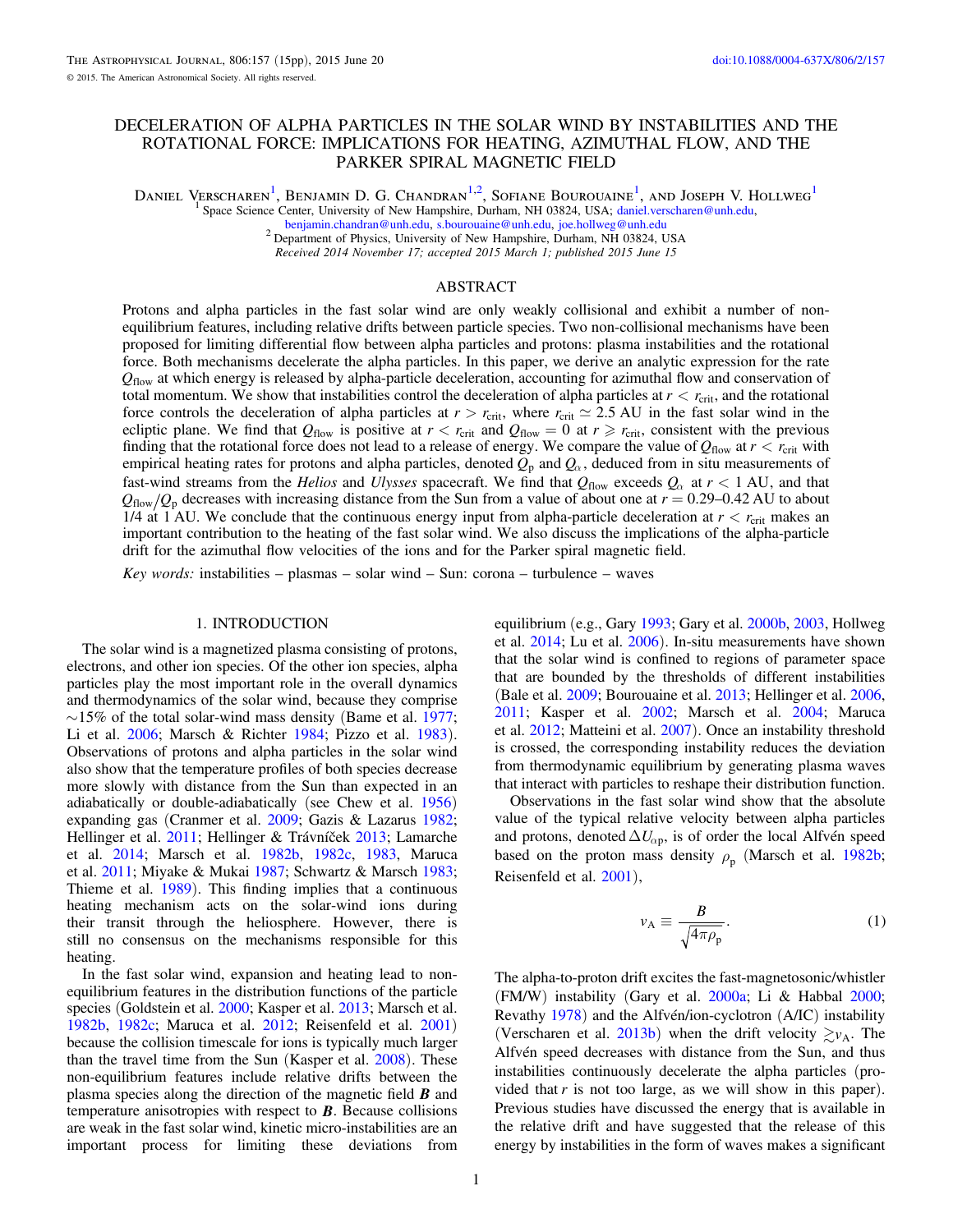<span id="page-1-0"></span>contribution to solar-wind heating (Borovsky & Gary [2014](#page-13-0); Feldman [1979;](#page-13-0) Šafránková et al. [2013](#page-14-0); Schwartz et al. [1981](#page-14-0)).

The rotational force is another collisionless mechanism that reduces the relative drift speed between protons and alpha particles (Hollweg & Isenberg [1983;](#page-13-0) Li & Li [2006;](#page-13-0) Li et al. [2007](#page-13-0); McKenzie et al. [1979](#page-14-0)). Roughly speaking, alpha particles and minor ions can be viewed as beads sliding on a wire, where the wire is the spiral interplanetary magnetic field, which is anchored to and rotates with the Sun. Ions with radial velocities  $\langle U_{pr}$  are accelerated outward by the forces exerted by the rotating "wire," where  $U_{pr}$  is the average proton radial velocity. In contrast, ions with radial velocities exceeding*U*p*<sup>r</sup>* are decelerated by the rotating wire (Hollweg & Isenberg [1981](#page-13-0); McKenzie et al. [1979](#page-14-0)). This process is net-energy-conserving and does not release energy that would become available for particle heating.

The central goal of this study is to calculate analytically the rate  $Q_{flow}$  at which energy is released by alpha-particle deceleration, accounting for azimuthal flow and the spiral geometry of the interplanetary magnetic field. We also develop a solar-wind model that allows us to evaluate  $Q_{flow}$  at 0.29 AU  $\lt r \lt 4.2$  AU. In constructing this model, we draw upon our recent work, in which we derived analytic expressions for the thresholds of the A/IC and FM/W instabilities (Verscharen et al.  $2013a$ ). We then compare our solution for  $Q_{flow}(r)$  with the heating rates that are required to explain the observed temperature profiles of protons and alpha particles. For this comparison, we do not discuss the nature of the mechanism that converts  $Q_{flow}$  into particle heating, but rather restrict ourselves to a discussion of the energy available for particle heating. As a by-product of our calculation, we revisit the calculation of the Parker spiral magnetic field and show how the inclusion of differentially flowing alpha particles and the neglect of torque beyond the effective co-rotation point at radius  $r_{\rm eff}$ , which is of order the Alfvén critical radius  $r_A$ , lead to minor modifications to Parker's ([1958](#page-14-0)) original treatment.

We also describe how instabilities and the rotational force work in concert to decelerate the alpha particles. We show that, when the azimuthal velocity is properly included,  $Q_{flow} > 0$  at  $r < 1$  AU and  $Q_{flow} \rightarrow 0$  as *r* increases to a critical radius  $r_{crit}$ . In the fast solar wind,  $r_{\text{crit}} \approx 2.5 \text{ AU}$  in the plane of the Sun's equator, and  $r_{\text{crit}}$  increases with increasing heliographic latitude  $\lambda$ . At  $r < r_{\text{crit}}$ , instabilities are the most efficient deceleration mechanism, and  $\Delta U_{\alpha p}$  is comparable to the threshold drift velocity needed to excite the FM/W instability. At  $r > r_{\text{crit}}$ , the rotational force is the most efficient deceleration mechanism, the rotational force causes  $\Delta U_{\alpha p}$  to become too small to excite instabilities, and  $Q_{flow} = 0$ . We also show that the condition  $Q_{flow} = 0$  leads to the same equation for alpha-particle (and minor-ion) deceleration found in previous studies of the rotational force (Hollweg & Isenberg [1981](#page-13-0); McKenzie et al.  $1979$ ), provided that r is sufficiently large that other forces such as gravity can be neglected.

We do not address the details of the solar-wind acceleration mechanisms that lead to a preferential acceleration and heating of the alpha particles close to the Sun. Instead, we assume that one or more mechanisms "charge" an energy source similar to a battery in the very inner heliosphere by preferentially accelerating the alpha particles, and that this source is then continuously "discharged" by the deceleration of the alpha particles by micro-instabilities. Candidate mechanisms for generating alpha-particle beams in the solar wind include

cyclotron-resonant wave–particle interactions (Dusenbery & Hollweg [1981](#page-13-0); Hollweg & Isenberg [2002;](#page-13-0) Isenberg & Vasquez [2007,](#page-13-0) [2009;](#page-13-0) Marsch et al. [1982a](#page-13-0); McKenzie & Marsch [1982](#page-14-0); Ofman et al. [2002](#page-14-0)), the dissipation of low-frequency waves in an inhomogeneous plasma (Isenberg & Hollweg [1982](#page-13-0); McKenzie et al. [1979](#page-14-0)), and stochastic heating by lowfrequency turbulence (Chandran [2010](#page-13-0); Chandran et al. [2010](#page-13-0), [2013;](#page-13-0) Chaston et al. [2004;](#page-13-0) Chen et al. [2001;](#page-13-0) Johnson & Cheng [2001;](#page-13-0) McChesney et al. [1987](#page-14-0)).

The remainder of this paper is organized as follows. In Section 2, we derive an analytic expression for  $Q_{flow}$ , taking into account the azimuthal velocities of the ions. In Section [3](#page-2-0), we develop a solar-wind model that accounts for azimuthal flow, the spiral interplanetary magnetic field, and the deceleration of alpha particles by plasma instabilities and the rotational force. In Section [4](#page-6-0), we present numerical solutions to our model equations at zero heliographic latitude for heliocentric distances in the range  $0.29 \text{ AU} < r < 1 \text{ AU}$ , and we compare our results with measurements from the Helios spacecraft. In Section [5,](#page-9-0) we present numerical solutions at a range of heliographic latitudes for heliocentric distances in the range  $1.5 \text{ AU} < r < 4.2 \text{ AU}$ , and we compare our results with measurements from the Ulysses spacecraft. In Section [6,](#page-10-0) we justify our approximation of neglecting the net force on the solar wind at  $r > 0.29$  AU. We summarize our conclusions in Section [7](#page-11-0), and in the [Appendix](#page-12-0) we discuss the sensitivity of the FM/W and A/IC instability thresholds to the alpha-particle temperature anisotropy.

## 2. THE HEATING POWER THAT RESULTS FROM ALPHA-PARTICLE DECELERATION

We work in a non-rotating reference frame and use heliocentric spherical coordinates  $(r, \theta, \phi)$ , where the  $\theta = 0$ direction is aligned with the Sun's angular-momentum vector. We assume cylindrical symmetry and steady-state conditions,

$$
\frac{\partial}{\partial \phi} = \frac{\partial}{\partial t} = 0, \tag{2}
$$

and we set

$$
U_{j\theta} = 0. \tag{3}
$$

We restrict our analysis to heliocentric distances  $> 0.29$  AU, so that the net force on the solar wind can be neglected to a reasonable approximation. We discuss this "coasting approximation" further in Section [6.](#page-10-0)

Upon summing the radial and azimuthal components of the momentum equation for all particle species, invoking the "coasting approximation," and making use of Equations (2) and  $(3)$ , we obtain

$$
\sum_{j} \left[ \rho_j U_{jr} \frac{\partial U_{jr}}{\partial r} - \frac{\rho_j U_{j\phi}^2}{r} \right] = 0 \tag{4}
$$

and

$$
\sum_{j} \left[ \rho_j U_{jr} \frac{\partial U_{j\phi}}{\partial r} + \frac{\rho_j U_{jr} U_{j\phi}}{r} \right] = 0, \tag{5}
$$

where  $U_i$   $(\rho_i)$  is the velocity (mass density) of species *j*. For protons  $j = p$ , and for alpha particles  $j = \alpha$ . The contribution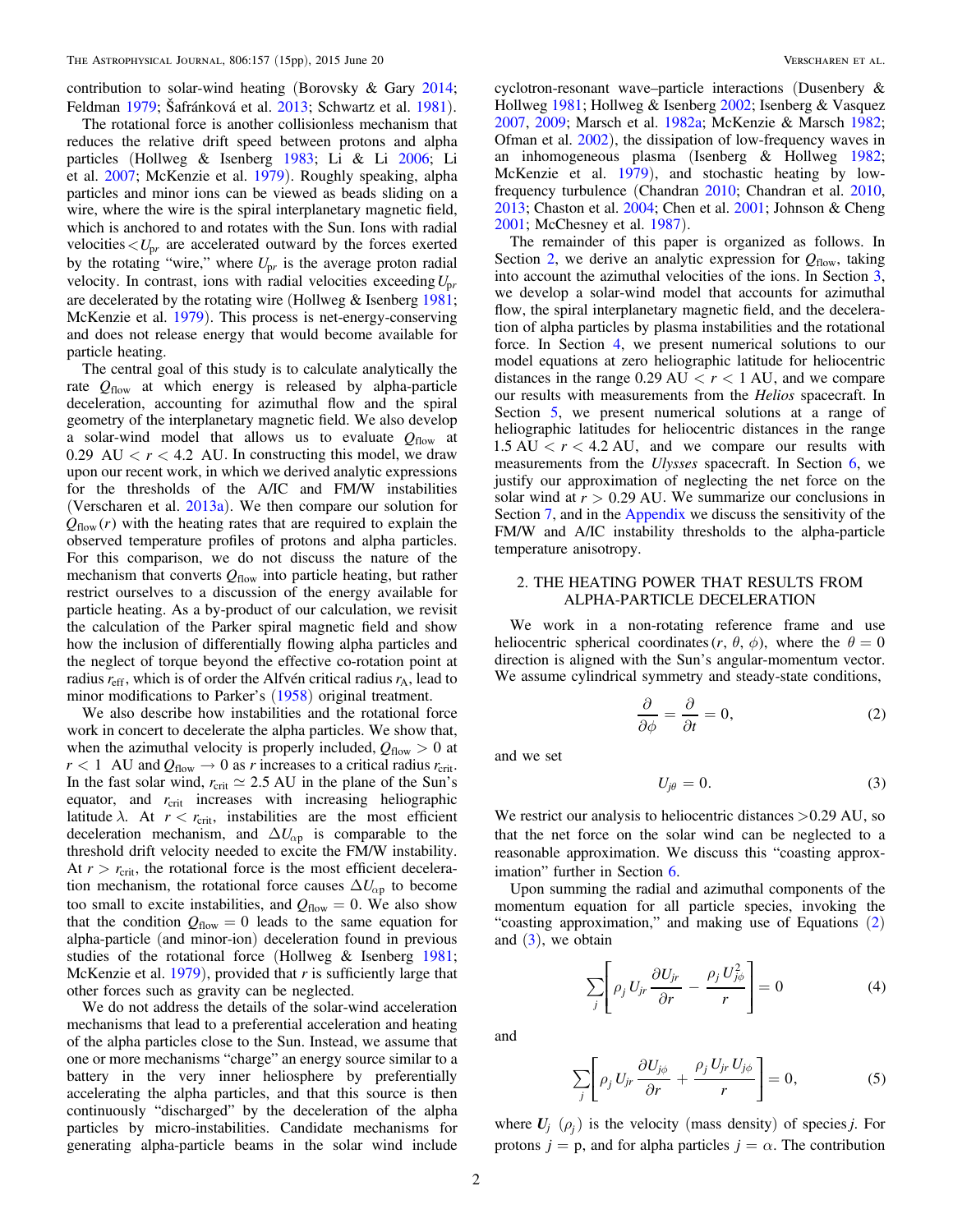<span id="page-2-0"></span>of electrons to the momentum density is negligible due to their small mass. Given Equations  $(2)$  $(2)$  $(2)$  and  $(3)$  $(3)$  $(3)$ , mass conservation requires that

$$
\frac{1}{r^2}\frac{\partial}{\partial r}\left(r^2\rho_j U_{jr}\right) = 0\tag{6}
$$

for each particle species.

We neglect finite-Larmor-radius corrections, and thus the relative drift of alpha particles with respect to the protons is aligned with the magnetic field *B*. For concreteness, we take

$$
B_r > 0 \quad \text{and} \quad B_\phi < 0, \tag{7}
$$

where the second inequality follows from the first because field lines "bend back" in the  $-\hat{\phi}$  direction as the Sun rotates in the  $+\hat{\phi}$  direction. Because of Equation (7), we adopt the convention that the angle  $\psi_B$  between *B* and  $\hat{r}$  is negative (or at least non-positive):

$$
\psi_B \leqslant 0. \tag{8}
$$

Thus,

$$
U_{\alpha r} = U_{\text{pr}} + \Delta U_{\alpha \text{p}} \cos \psi_B, \qquad (9)
$$

and

$$
U_{\alpha\phi} = U_{\mathbf{p}\phi} + \Delta U_{\alpha\mathbf{p}} \sin \psi_B.
$$
 (10)

The rate  $Q_{flow}$  at which bulk-flow kinetic energy is converted into other forms of energy is given by the negative of the divergence of the kinetic-energy flux. Making use of Equations  $(2)$  $(2)$  $(2)$  and  $(3)$  $(3)$  $(3)$ , we can write

$$
Q_{\text{flow}} = -\sum_{j} \left[ \frac{1}{r^2} \frac{\partial}{\partial r} \left( r^2 \frac{\rho_j U_j^2}{2} U_{jr} \right) \right],\tag{11}
$$

where  $U_j^2 = U_{jr}^2 + U_{j\phi}^2$ . The energy that is taken out of the bulk flow is transformed into waves and thermal energy. Since the waves cascade and dissipate, we expect that  $Q_{flow}$  is in effect the heating rate that results from alpha-particle deceleration.

With the use of Equations  $(4)$  $(4)$  $(4)$  and  $(10)$ , we express the gradient of *U*p*<sup>r</sup>* in terms of the gradient of the relative drift  $\Delta U_{\alpha p}$ :

$$
\frac{\partial U_{\text{pr}}}{\partial r} = (\mu - 1) \frac{\partial}{\partial r} \left( \Delta U_{\alpha \text{p}} \cos \psi_B \right) + \frac{\mu \left( \rho_{\text{p}} U_{\text{p}\phi}^2 + \rho_{\alpha} U_{\alpha\phi}^2 \right)}{\rho_{\text{p}} U_{\text{pr}} r}, \qquad (12)
$$

where

$$
\mu \equiv \frac{\rho_{\rm p} U_{\rm pr}}{\rho_{\rm p} U_{\rm pr} + \rho_{\alpha} U_{\alpha r}} \tag{13}
$$

is of order unity in the solar wind. Because of Equation  $(6)$ ,

$$
\frac{\partial \mu}{\partial r} = 0. \tag{14}
$$

From Equation (9), we see that  $(\partial/\partial r)U_{\alpha r}$  is given by the righthand side of Equation (12) replacing  $(\mu - 1)$  in the first term

on the right-hand side with just  $\mu$ . Likewise, with the use of Equations  $(5)$  $(5)$  $(5)$  and  $(10)$ , we find that

$$
\frac{\partial U_{\mathbf{p}\phi}}{\partial r} = (\mu - 1) \frac{\partial}{\partial r} \left( \Delta U_{\alpha \mathbf{p}} \sin \psi_B \right) \n- \frac{\mu \left( \rho_{\mathbf{p}} U_{\mathbf{p}r} U_{\mathbf{p}\phi} + \rho_{\alpha} U_{\alpha r} U_{\alpha \phi} \right)}{\rho_{\mathbf{p}} U_{\mathbf{p}r}}.
$$
\n(15)

From Equation (10), we see that  $(\partial/\partial r)U_{\alpha\phi}$  is given by the right-hand side of Equation  $(15)$  replacing  $(\mu - 1)$  in the first term on the right-hand side with just  $\mu$ .

Now that we have expressed the radial derivatives of  $U_{pr}$ ,  $U_{\rho\phi}$ ,  $U_{\alpha r}$ , and  $U_{\alpha\phi}$  in terms of  $(\partial/\partial r)\Delta U_{\alpha p}$ , we can re-express  $Q_{flow}$  in the form

$$
Q_{\text{flow}} = -\mu \rho_{\alpha} U_{\alpha r} \frac{\partial}{\partial r} \frac{(\Delta U_{\alpha p})^2}{2}
$$

$$
- \frac{\mu \rho_{\alpha} (U_{\text{p}r} U_{\alpha \phi} - U_{\alpha r} U_{\text{p} \phi})^2}{r U_{\text{p}r}}.
$$
(16)

Because we neglect resistivity and finite-Larmor-radius corrections, the magnetic field is frozen to each particle species. In the reference frame that co-rotates with the Sun, the magnetic field lines are thus parallel to both  $U_p$  and  $U_\alpha$  (Mestel [1968](#page-14-0)). This leads to

$$
\tan\psi_B = \frac{U_{\rm p\phi}}{U_{\rm pr}} - \frac{\Omega_{\odot}r\,\sin\theta}{U_{\rm pr}} = \frac{U_{\alpha\phi}}{U_{\alpha r}} - \frac{\Omega_{\odot}r\,\sin\theta}{U_{\alpha r}}.\tag{17}
$$

(We note that the second equality in Equation (17) follows from the first equality with the use of Equations  $(9)$  and  $(10)$ , which is just the condition that  $U_{\alpha} - U_{\beta}$  is parallel to *B*.) With these expressions for  $U_{\rho\phi}$  and  $U_{\alpha\phi}$ , we can rewrite Equation (16) as

$$
Q_{\text{flow}} = -\mu \rho_{\alpha} \left[ U_{\alpha r} \frac{\partial}{\partial r} \frac{(\Delta U_{\alpha p})^2}{2} + \frac{r (\Omega_{\odot} \sin \theta)^2 (\Delta U_{\alpha p} \cos \psi_B)^2}{U_{\text{pr}}} \right].
$$
 (18)

## 3. SOLAR-WIND MODEL WITH AZIMUTHAL VELOCITIES AND DIFFERENTIAL FLOW

In this section, we expand upon the assumptions made in Section [2](#page-1-0) to develop a model of the solar wind that will enable us to evaluate  $Q_{flow}$  as a function of r. This model can be viewed as consisting of four equations for four unknowns:  $U_{pr}$ ,  $U_{\rm p\phi}$ ,  $\psi_B$ , and  $\Delta U_{\alpha p}$ . The alpha-particle velocity components  $U_{\alpha r}$ and  $U_{\alpha\phi}$  can be trivially obtained from these quantities using Equations  $(9)$  and  $(10)$ .

The first of the four equations in our model is Equation  $(4)$  $(4)$  $(4)$ , the radial component of the total-momentum equation. Because we work in the "coasting approximation," Equation ([4](#page-1-0)) neglects the plasma pressure, the pressure associated with waves and turbulence, and gravity, which is reasonable given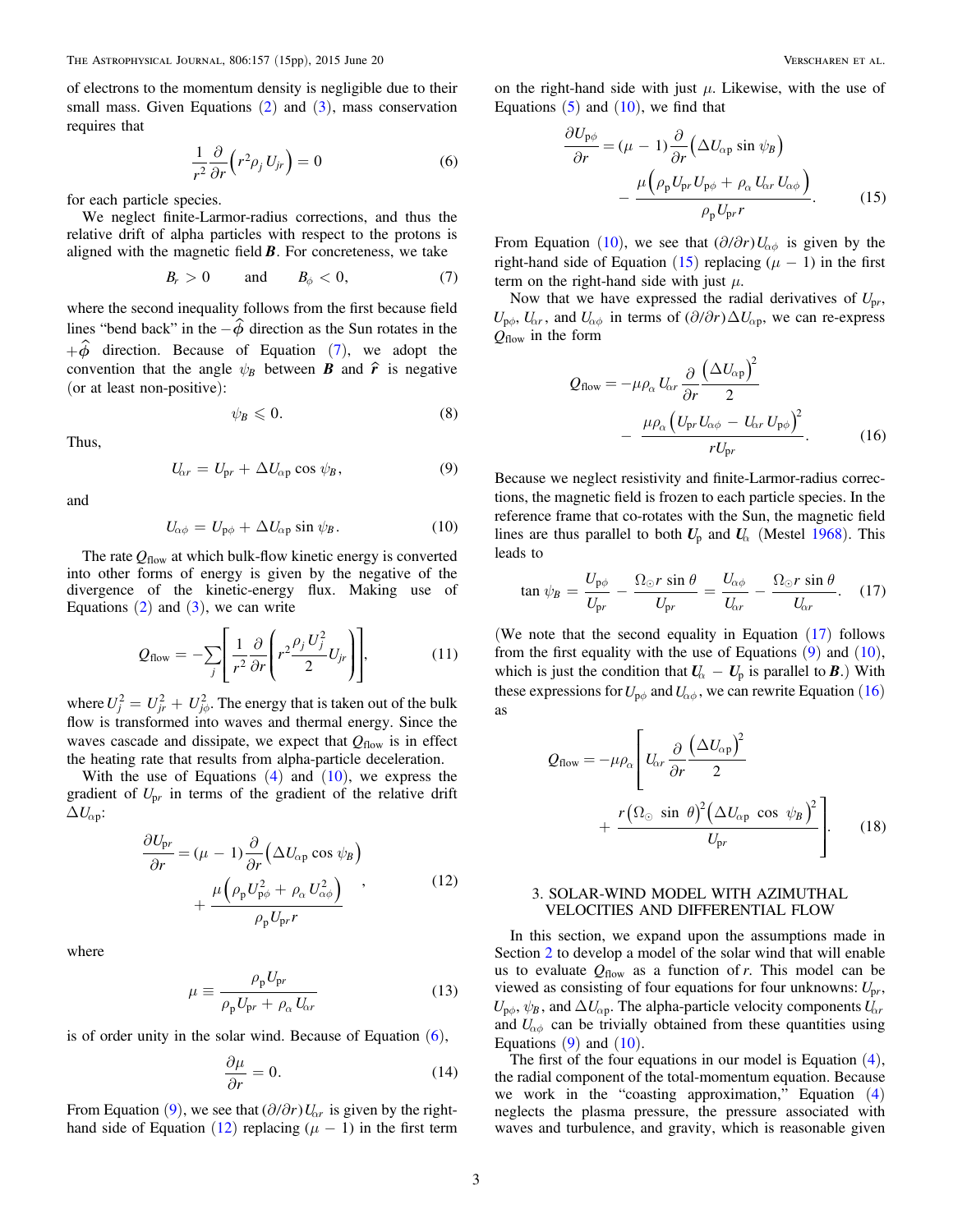<span id="page-3-0"></span>that we focus on heliocentric distances  $>0.29$  AU (see Section  $6$ ).

The second of the four equations in our solar-wind model is Equation ([5](#page-1-0)), the  $\phi$  component of the total-momentum equation, which we rewrite as follows. First, we integrate Equation  $(5)$  $(5)$  $(5)$  to obtain an equation that expresses angularmomentum conservation:

$$
\mathcal{F} \equiv r^3 \rho_p U_{\text{pr}} U_{\text{p}\phi} + r^3 \rho_\alpha U_{\alpha r} U_{\alpha \phi} = \text{constant} \tag{19}
$$

(i.e.,  $\partial \mathcal{F}/\partial r = 0$ ), where  $2\pi \mathcal{F} \sin \theta d\theta$  is the rate at which angular momentum flows out through radius  $r$  between spherical polar angles  $\theta$  and  $\theta + d\theta$ . We note that Equation ([6](#page-2-0)) implies that

$$
\mathcal{G}_j \equiv r^2 \rho_j U_{jr} = \text{constant} \tag{20}
$$

(i.e.,  $\partial \mathcal{G}_i / \partial r = 0$ ). We then rewrite Equation (19) using Equations ([10](#page-2-0)) and (20) to eliminate  $U_{\alpha r}$  and  $U_{\alpha\phi}$ , obtaining

$$
U_{\mathbf{p}\phi} = \frac{\mathcal{F}}{\left(\mathcal{G}_{\mathbf{p}} + \mathcal{G}_{\alpha}\right)r} + \left(\mu - 1\right)\Delta U_{\alpha\mathbf{p}}\sin\psi_{\mathbf{B}}.\tag{21}
$$

Close to the Sun, the Lorentz force exerts a non-negligible torque on the solar wind. This torque gradually decreases with distance from the Sun, and the solar wind behaves like a nettorque-free plasma outflow at large  $r$ . The azimuthal velocity profiles at large  $r$  can be approximated as the result of a plasma flow that is co-rotating out to a certain distance and then torque-free beyond this distance. We define this distance from the Sun as the effective co-rotation radius *r*eff, which is of order the Alfvén critical radius  $r_A$  (cf Hollweg & Lee [1989](#page-13-0)). We assume that at  $r = r_{\text{eff}}$ ,  $\psi_B = 0$  and the protons and alpha particles co-rotate with the Sun:  $U_{\text{p}\phi}(r_{\text{eff}}) = U_{\alpha\phi}(r_{\text{eff}}) =$  $\Omega_{\odot} r_{\text{eff}}$  sin  $\theta$ . This allows us to rewrite Equation (21) as

$$
U_{\mathbf{p}\phi} = \frac{\Omega_{\odot}r_{\rm eff}^2\sin\theta}{r} + (\mu - 1)\,\Delta U_{\alpha\mathbf{p}}\sin\psi_B. \tag{22}
$$

In the numerical calculations below, we set  $r_{\text{eff}} = 10 R_{\odot}$ .

The third of the four equations in our model is Equation  $(17)$  $(17)$  $(17)$ , which expresses the condition that the proton and alpha-particle velocities are parallel to  $\bm{B}$  in the reference frame that co-rotates with the Sun. With the help of Equation  $(22)$ , we rewrite Equation  $(17)$  $(17)$  $(17)$  as

$$
\tan \psi_B + (1 - \mu) \frac{\Delta U_{\alpha p}}{U_{\text{pr}}} \sin \psi_B = \frac{\Omega_{\odot} \sin \theta}{r U_{\text{pr}}} \left( r_{\text{eff}}^2 - r^2 \right). (23)
$$

As we will discuss further in Section  $4.2$ , Equation  $(23)$  is similar to Parker's ([1958](#page-14-0)) equation for the spiral interplanetary magnetic field (see Equation  $(53)$  $(53)$  $(53)$ ). However, a new feature of Equation  $(23)$  is the appearance of the second term on the lefthand side, which describes the effects of differential flow on the angle  $\psi_B$ .

The fourth and final equation in our solar-wind model describes the radial evolution of  $\Delta U_{\alpha p}$ . We explain how we obtain this fourth equation in Section 3.1.

## 3.1. Determination of  $\Delta U_{\alpha p}$

We consider two non-collisional mechanisms that decelerate alpha particles in the solar wind: plasma instabilities and the

rotational force. $3$  We neglect the collisional deceleration of alpha particles with respect to the protons because the collisional mean free path is large  $(\gtrsim r)$  in the fast solar wind at  $r \gtrsim 0.29$  AU. We discuss instabilities in Section 3.1.1, the rotational force in Section 3.1.2, and the combined effects of both mechanisms in Section 3.1.3.

### 3.1.1. Instability Thresholds

In this paper, we focus on heliocentric distances  $r \geq 0.29$  AU, at which  $\beta$  (the ratio of plasma pressure to magnetic pressure) is typically  $\geq 0.2$  (see Figure [4](#page-8-0)). When  $\beta \geq 0.2$ , the plasma instabilities that are most easily excited by the differential flow between alpha particles and protons are the parallel-propagating FM/W mode and the parallel-propagating A/IC mode (Gary et al. [2000b,](#page-13-0) [2000a;](#page-13-0) Li & Habbal [2000](#page-13-0); Scarf & Fredricks [1968;](#page-14-0) Verscharen et al. [2013b,](#page-14-0) [2013a](#page-14-0)). (In contrast, at smaller values of  $\beta$ , oblique A/IC modes are more easily excited than these parallel modes (Gary et al. [2000b](#page-13-0); Verscharen & Chandran [2013](#page-14-0)).) The characteristic value of  $\Delta U_{\alpha p}$  at which the FM/W and A/IC modes become unstable is  $\sim v_A$ . However, as shown by Revathy ([1978](#page-14-0)), Araneda et al. ([2002](#page-13-0)), Gary et al. ([2003](#page-13-0)), and Verscharen et al. ([2013a](#page-14-0)), a temperature anisotropy of the form  $T_{\perp \alpha} > T_{\parallel \alpha}$  reduces the minimum value of  $\Delta U_{\alpha p}$  needed to excite the A/IC instability, while a temperature anisotropy of the form  $T_{\perp \alpha} < T_{\parallel \alpha}$  reduces the minimum value of  $\Delta U_{\alpha p}$  needed to excite the FM/W instability, where  $T_{\perp\alpha}$  ( $T_{\parallel\alpha}$ ) is the alpha-particle temperature perpendicular (parallel) to *B*.

When one of these instability thresholds is crossed, resonant wave–particle interactions cause the corresponding plasma wave (A/IC or FM/W) to grow and the drift velocity and/or temperature anisotropy to decrease. The characteristic time scales on which instabilities grow and reduce  $\Delta U_{\alpha p}$  in the solar wind are much smaller than the time scales associated with changes in the background parameters. Therefore, if some mechanism (e.g., the radial decrease in  $v_A$ ) drives the plasma toward the unstable region of parameter space, then instabilities rapidly push the plasma back toward the instability threshold, holding the plasma in a marginally stable state until some other mechanism (such as the rotational force) reduces  $\Delta U_{\alpha p}$  below the instability threshold.

Verscharen et al. ([2013a](#page-14-0)) derived analytical instability thresholds for the parallel A/IC and FM/W modes in the presence of alpha-particle temperature anisotropy under the assumption that the alpha particles have a bi-Maxwellian distribution. They found that the minimum value of  $\Delta U_{\alpha p}$ needed to excite the A/IC mode is given by

$$
U_{\rm tl} = v_{\rm A} - \sigma_{\rm l} \left( \frac{T_{\perp \alpha}}{T_{\parallel \alpha}} - 1 \right) w_{\parallel \alpha} - \frac{v_{\rm A}^2 T_{\parallel \alpha}}{4 \sigma_{\rm l} w_{\parallel \alpha} T_{\perp \alpha}},\tag{24}
$$

and the minimum value of  $\Delta U_{\alpha p}$  needed to excite the FM/W instability is given by

$$
U_{12} = v_{\rm A} - \sigma_2 \left( 1 - \frac{T_{\perp \alpha}}{T_{\parallel \alpha}} \right) w_{\parallel \alpha} + \frac{v_{\rm A}^2 T_{\parallel \alpha}}{4 \sigma_2 w_{\parallel \alpha} T_{\perp \alpha}}, \qquad (25)
$$

<sup>&</sup>lt;sup>3</sup> Wave-pressure forces can also reduce  $\Delta U_{\text{op}}$  (Barnes [1981](#page-13-0); Goodrich [1978;](#page-13-0) Hollweg [1974](#page-13-0); Isenberg & Hollweg [1983](#page-13-0)), but we focus on heliocentric distances that are sufficiently large that these forces can be neglected.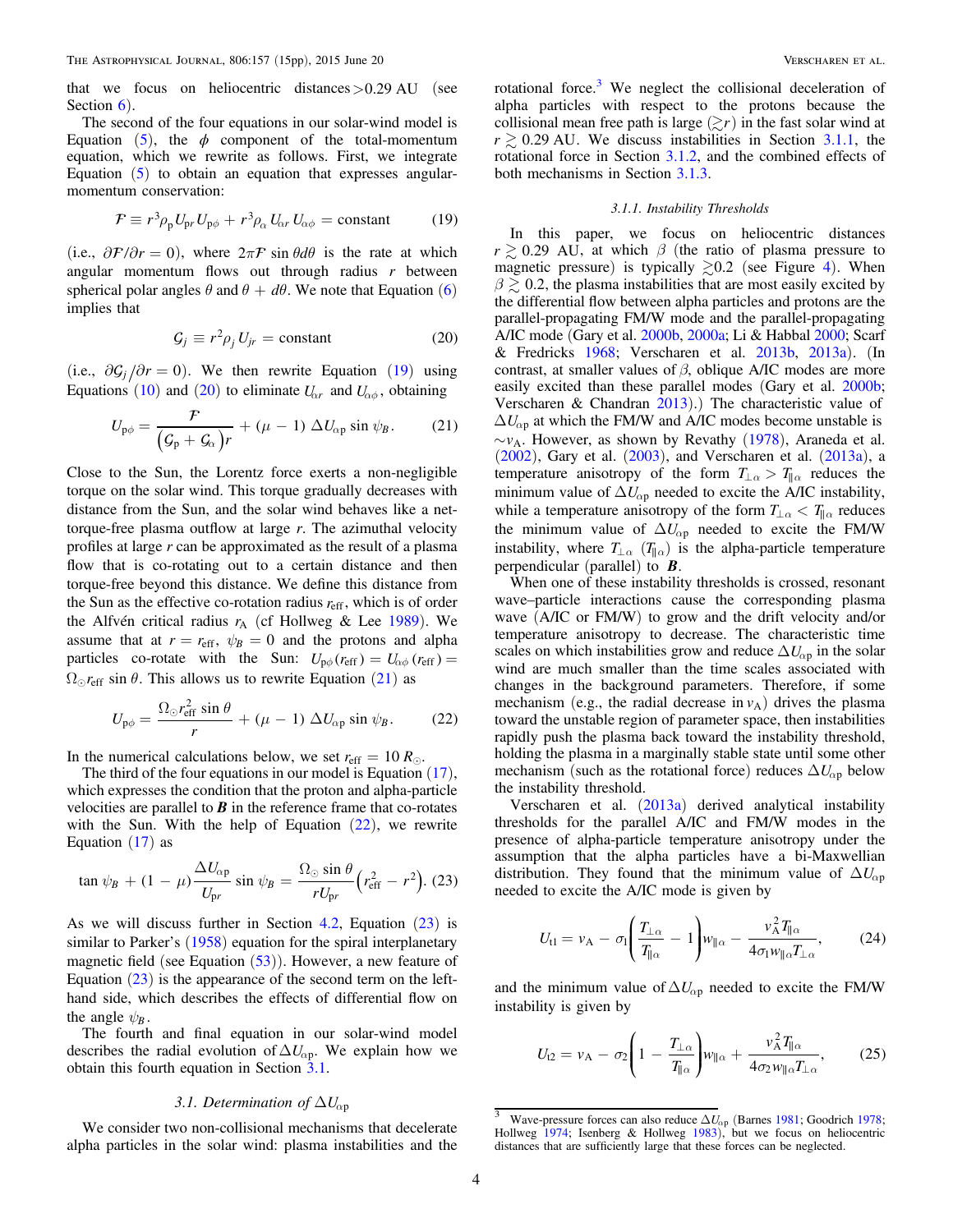<span id="page-4-0"></span>

Figure 1. Illustration of the rotational force for protons (blue dot) moving outwards with velocity *U*p*<sup>r</sup>* and two test particles (red dots) with different radial velocities  $V_r$  ( $V_{r1}$  <  $U_{pr}$  and  $V_{r2} > U_{pr}$ ). These test particles behave like beads sliding on a frictionless wire, where the wire is the spiral magnetic field.

where

$$
w_{\parallel\alpha} \equiv \sqrt{\frac{2k_{\rm B}T_{\parallel\alpha}}{m_{\alpha}}}
$$
 (26)

is the parallel thermal speed of the alpha particles,

$$
\sigma_i \equiv \sqrt{-\ln \frac{M_i n_p}{n_\alpha}},\tag{27}
$$

the subscript  $i = 1$  corresponds to the A/IC mode, the subscript  $i = 2$  corresponds to the FM/W mode,  $M_1 = 1.6 \times 10^{-4}$ ,  $M_2 = 6.1 \times 10^{-4}$ , and  $n_\alpha$  and  $n_\beta$  are, respectively, the number densities of the alpha particles and protons. These choices for the parameters  $M_1$  and  $M_2$  lead to a maximum growth rate of  $\gamma_{\rm m} = 10^{-4} \Omega_{\rm p}$  for the corresponding instability. For further details, we refer the reader to the original publication (Verscharen et al. [2013a](#page-14-0)).

As discussed by Verscharen et al. ([2013b](#page-14-0)), the A/IC instability is driven by resonant alpha particles whose outward velocities are smaller than  $U_{pr}$ —that is, alpha particles that flow toward the Sun in the proton frame. It is thus not clear how the A/IC instability could decelerate the bulk of the alpha-particle population in the solar wind. On the other hand, the FM/W instability resonates with individual alpha particles whose outward velocities exceed a certain threshold of order  $U_p + v_A$ (see discussion by Verscharen et al. [2013a](#page-14-0)). We thus expect that it is the FM/W instability and not the A/IC instability that leads to the ongoing deceleration of alpha particles in the solar wind, even if the A/IC instability has a lower threshold under the assumption of bi-Maxwellian particle distributions. Thus, when the alpha-proton drift is limited by instabilities, we set

$$
\Delta U_{\alpha p} = U_{12}.\tag{28}
$$

For a discussion of other beam-driven instabilities, we refer the reader to Gary et al. ([2000b](#page-13-0)), Verscharen & Chandran ([2013](#page-14-0)), and Hollweg et al. ([2014](#page-13-0)).

#### 3.1.2. The Rotational Force

A second mechanism that decelerates alpha particles in the solar wind is the rotational force (Hollweg & Isenberg [1981,](#page-13-0) [1983;](#page-13-0) McKenzie et al. [1979](#page-14-0); McKenzie & Axford [1983](#page-14-0)). The basic idea behind the rotational force can be understood with the aid of Figure 1: at least for the special (hypothetical) case in which  $U_{pr}$  is constant, all ion species besides protons have negligible densities, and  $U_{\text{p}\phi} = 0$ . (These restrictions are not made in the analysis below.) Because the protons are frozen to the interplanetary magnetic field, the Sun's rotation coupled with the protons' radial motion causes the magnetic field to

follow a spiral pattern, as first described by Parker ([1958](#page-14-0)). The behavior of any individual charged test particle can then be understood by viewing the particle as a bead sliding along a frictionless wire, where the role of the wire is played by the magnetic field lines, which rotate with the Sun. Any test particle with a radial velocity smaller than  $U_{pr}$  behaves like a bead that is initially at rest: it is flung outward by the forces resulting from the wire's rotation. On the other hand, a test particle with radial velocity exceeding  $U_{pr}$  experiences the opposite effect: it is decelerated as it moves along the rotating field lines.

To explain this effect, we recount the derivation of the rotational force given by Hollweg  $\&$  Isenberg ([1981](#page-13-0)), who analyzed the motion of cold ions and worked in a reference frame that co-rotates with the Sun. (The original derivation by McKenzie et al. ([1979](#page-14-0)) was carried out in a non-rotating frame.) In order to maintain completeness of the discussion of the rotational force, we include gravity in this section. Hollweg & Isenberg  $(1981)$  $(1981)$  $(1981)$  noted that conservation of energy for the protons implies that

$$
v_{\parallel p}^2 = E_p + \frac{2GM_\odot}{r} + \left(\Omega_\odot r \sin \theta\right)^2, \tag{29}
$$

where  $v_{\parallel p}$  is the proton velocity in the co-rotating frame, G is the gravitational constant,  $M_{\odot}$  is the mass of the Sun, and  $E_p$  is a constant related to the total proton energy. The notation  $v_{\parallel p}$ (and  $v_{\parallel}$  below) is used because, as discussed above, in the corotating frame both the protons and the alpha particles flow parallel to the magnetic field. Conservation of energy for the alpha particles implies that

$$
v_{\parallel\alpha}^2 = E_{\alpha} + \frac{2GM_{\odot}}{r} + \left(\Omega_{\odot}r\sin\theta\right)^2, \tag{30}
$$

where  $E_\alpha$  is a constant. We have trivially generalized Hollweg  $\&$ Isenberg's ([1981](#page-13-0)) original expressions by allowing  $\theta$  to differ from  $\pi/2$ . Subtracting Equation (29) from Equation (30) yields

$$
v_{\parallel\alpha} - v_{\parallel p} = \frac{E_{\alpha} - E_{p}}{v_{\parallel\alpha} + v_{\parallel p}}.
$$
 (31)

Equations  $(29)$  and  $(30)$  lead to the asymptotic scaling  $v_{\parallel p} \propto v_{\parallel \alpha} \propto r$  at large r (provided sin  $\theta \neq 0$ , so that rotation is relevant). At large  $r$ , Equation  $(31)$  thus gives

$$
v_{\parallel\alpha} - v_{\parallel p} \propto \frac{1}{r} \quad \text{as} \quad r \to \infty. \tag{32}
$$

Thus, the difference in the velocities of the two particle species decreases with distance from the Sun.

We now show that Equations  $(29)$  and  $(30)$ , and hence Equations  $(31)$  and  $(32)$ , are equivalent to the condition

$$
Q_{\text{flow}} = 0,\tag{33}
$$

provided that gravity can be neglected. (McKenzie et al. [1979](#page-14-0) argued that gravity can be neglected when treating the rotational force at  $r \gtrsim 0.2$  AU in the ecliptic plane, and we neglect gravity throughout our analysis; we discuss this approximation further in Section  $6$ .) Equation  $(33)$  can be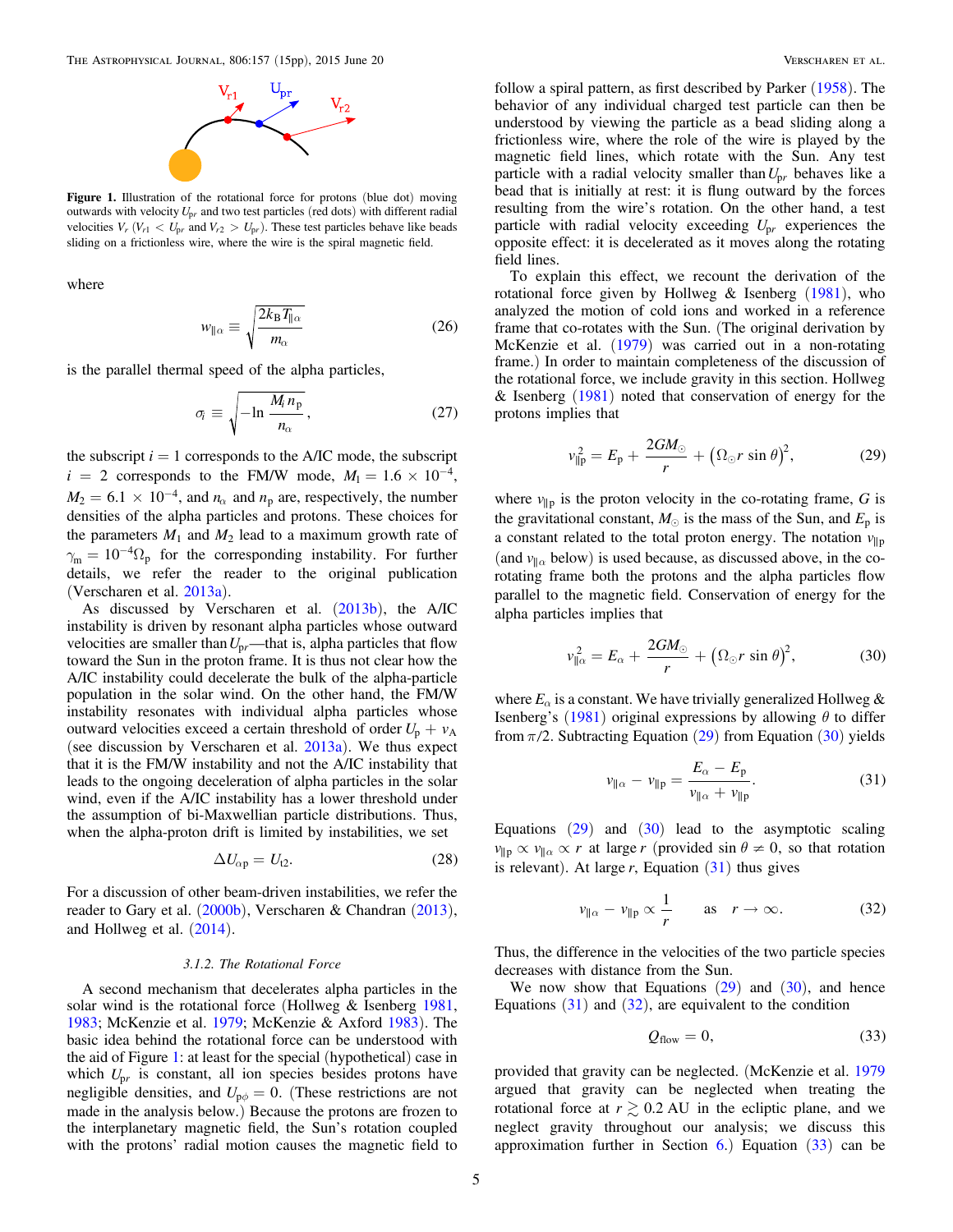<span id="page-5-0"></span>rewritten in the form

$$
\frac{1}{2}\rho_{\rm p}U_{\rm p}\cdot\nabla U_{\rm p}^2+\frac{1}{2}\rho_{\alpha}U_{\alpha}\cdot\nabla U_{\alpha}^2=0.
$$
 (34)

Equations  $(4)$  $(4)$  $(4)$  and  $(5)$  $(5)$  $(5)$ , expressing total-momentum conservation, can be written as a single vector equation,

$$
\rho_{\rm p} U_{\rm p} \cdot \nabla U_{\rm p} + \rho_{\alpha} U_{\alpha} \cdot \nabla U_{\alpha} = 0. \tag{35}
$$

Upon taking the scalar product of Equation  $(35)$  with  $U_p$  and subtracting the resulting equation from Equation  $(34)$ , we obtain

$$
\left(\boldsymbol{U}_{\!\alpha}\,\cdot\,\nabla\boldsymbol{U}_{\!\alpha}\right)\cdot\left(\boldsymbol{U}_{\!\alpha}-\boldsymbol{U}_{\!p}\right)=0.\tag{36}
$$

Likewise, upon taking the scalar product of Equation  $(35)$  with  $U_{\alpha}$  and subtracting the resulting equation from Equation (34), we obtain

$$
\left(U_{\mathrm{p}}\cdot\nabla U_{\mathrm{p}}\right)\cdot\left(U_{\mathrm{p}}-U_{\alpha}\right)=0.\tag{37}
$$

In the reference frame that co-rotates with the Sun, both the protons and the alpha particles flow parallel to the magnetic field. Thus, the proton and alpha-particle velocities in the nonrotating frame are related to  $v_{\parallel p}$  and  $v_{\parallel \alpha}$  through the equations

$$
U_{\rm p} = v_{\parallel \rm p} \hat{b} + \Omega_{\odot} \hat{z} \times r \tag{38}
$$

and

$$
U_{\alpha} = v_{\parallel \alpha} \hat{b} + \Omega_{\odot} \hat{z} \times r, \qquad (39)
$$

where  $\hat{b}$  is the magnetic-field unit vector,  $\Omega_{\odot} \hat{z}$  is the angular velocity of the Sun, and  $\boldsymbol{r}$  is the position vector of the point at which the velocities are being evaluated in a reference frame centered on the Sun. It follows from Equations  $(38)$  and  $(39)$ that  $U_{\alpha} - U_{\alpha} \propto \hat{b}$ , and thus Equations (36) and (37) can be rewritten as

$$
\left( \boldsymbol{U}_{\!\alpha} \cdot \nabla \boldsymbol{U}_{\!\alpha} \right) \cdot \boldsymbol{\hat{b}} = 0 \tag{40}
$$

and

$$
\left(\boldsymbol{U}_{\rm p}\cdot\nabla\boldsymbol{U}_{\rm p}\right)\cdot\boldsymbol{\hat{b}}=0,\tag{41}
$$

respectively (where we have assumed that  $v_{\parallel p} \neq v_{\parallel \alpha}$ , so that there is some differential flow). Physically, Equations (40) and (41) state the essence of the "bead-on-wire" approximation: ions (the "beads") can experience forces perpendicular, but not parallel, to the "wire" (the magnetic field). Because of this, we should be able to use Equations  $(40)$  and  $(41)$  to recover Hollweg & Isenberg's  $(1981)$  $(1981)$  $(1981)$  results. In fact, all that is required is to substitute Equation  $(39)$  into Equation  $(40)$  and to substitute Equation  $(38)$  into Equation  $(41)$ . After a little algebra, $4$  this leads to

$$
\hat{\boldsymbol{b}} \cdot \nabla \left( \frac{v_{\parallel \alpha}^2}{2} - \Omega^2 r^2 \sin^2 \theta \right) = 0 \tag{42}
$$

and

$$
\hat{\boldsymbol{b}} \cdot \nabla \Bigg( \frac{v_{\parallel p}^2}{2} - \Omega^2 r^2 \sin^2 \theta \Bigg) = 0. \tag{43}
$$

Equations  $(42)$  and  $(43)$  are equivalent to Equations  $(29)$  $(29)$  $(29)$  and ([30](#page-4-0)) for the region on which we focus, in which the gravitational force can be neglected to a good approximation.

Like Hollweg  $&$  Isenberg ([1981](#page-13-0)), we have assumed neither that the protons flow radially nor that the alpha-particle mass density is small. We conclude that alpha particles and protons evolving under the influence of the rotational force are described by the conditions of total-momentum conservation (either Equations  $(4)$  $(4)$  $(4)$  and  $(5)$  $(5)$  $(5)$  or, equivalently, Equation  $(35)$ ), the condition of parallel flow velocities (either Equation  $(17)$  $(17)$  $(17)$ ) or, equivalently, Equations  $(38)$  and  $(39)$ ), and the condition  $Q_{flow} = 0$ . This finding explicitly confirms that alpha-particle deceleration by the rotational force releases no net energy for plasma heating. We note that from Equation  $(18)$  $(18)$  $(18)$ , we can rewrite the expression  $Q_{flow} = 0$  as

$$
\frac{\partial}{\partial r}\Delta U_{\alpha p} = -\frac{\Omega_{\odot}^2 r \sin^2 \theta \cos^2 \psi_B}{U_{\alpha r} U_{\rm pr}} \Delta U_{\alpha p}.
$$
 (44)

It is worth noting that McKenzie et al. ([1979](#page-14-0)) and Hollweg & Isenberg  $(1981)$  $(1981)$  $(1981)$  differed in their views on whether the rotational force involves interaction between the particle species (cf Hollweg & Isenberg [1983;](#page-13-0) McKenzie & Axford [1983](#page-14-0)). The presence or absence of interaction depends upon which reference frame one works in. As noted by Hollweg  $\&$ Isenberg ([1981](#page-13-0)), in a frame of reference that co-rotates with the Sun, the ions behave like non-interacting particles. Each ion species flows along the magnetic field lines subject to a fixed centrifugal potential energy, and the total energy of each species in the co-rotating frame is separately conserved. In contrast, in the non-rotating frame used by McKenzie et al. ([1979](#page-14-0)), the sum of the particle energies is conserved (as shown above from the expression  $Q_{flow} = 0$ , but neither the proton energy nor the alpha-particle energy is individually conserved. Likewise, in this non-rotating frame, neither the proton momentum nor the alpha-particle momentum is conserved, but their sum is. Thus, in the non-rotating frame, the "wire" or magnetic field provides a vehicle through which the two particle species can exchange momentum, angular momentum, and energy.

#### 3.1.3. Putting It All Together: the Combined Action of Instabilities and the Rotational Force

In the previous subsections, we described two different mechanisms that decelerate alpha particles. In this section, we describe how these mechanisms decelerate alpha particles over some arbitrary interval of heliocentric distances  $(r_1, r_1 + \Delta r)$ .

If the plasma is unstable at  $r_1$ , with  $\Delta U_{\alpha p} > U_{12}$ , then the FM/W instability grows and interacts with the alpha particles. The growing FM/W fluctuations rapidly reduce  $\Delta U_{\alpha p}$  toward a state of marginal stability, in which  $\Delta U_{\alpha p} = U_{12}$ . Unstable states are transient, and thus we neglect the case  $\Delta U_{\alpha p} > U_{12}$  in our steady-state model.

If the plasma is marginally stable at  $r_1$ , with  $\Delta U_{\alpha p} = U_{12}$ , then in the absence of instabilities the rotational force acting on its own would cause  $\Delta U_{\alpha p}$  to decrease with a radial derivative

We use the identities  $(\hat{b} \cdot \nabla \hat{b}) \cdot \hat{b} = 0$ ,  $(\hat{\phi} \cdot \nabla \hat{b}) \cdot \hat{b} = 0$ ,  $[\hat{b} \cdot \nabla (\Omega_{\odot} \hat{z}) \times$  $\hat{b} = 0$ , and  $\hat{\phi} \cdot \nabla(\Omega_{\odot} \hat{z} \times r) = -\Omega_{\odot} [\cos(\theta) \hat{\theta} + \sin(\theta)r].$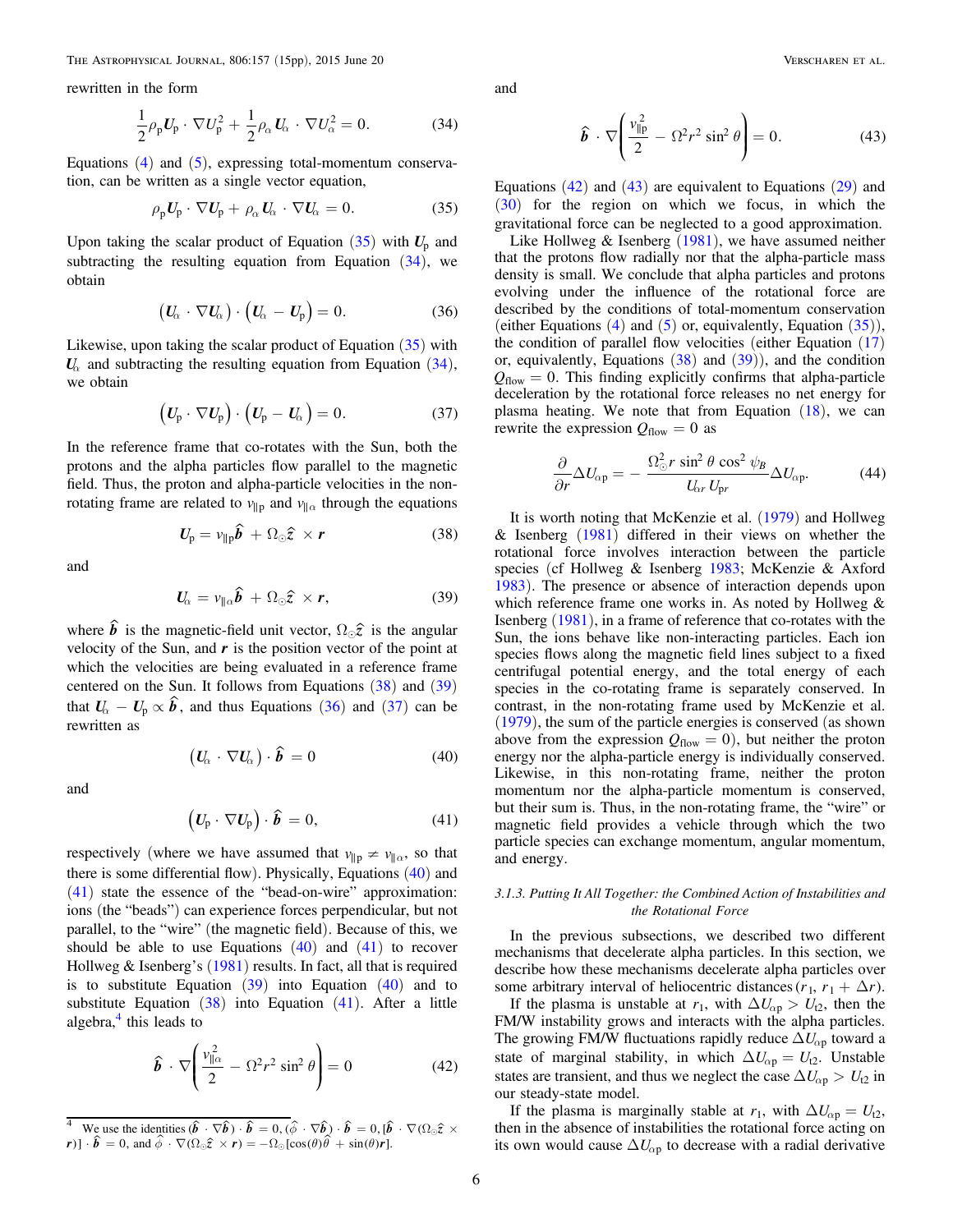<span id="page-6-0"></span> $(\partial/\partial r)\Delta U_{\alpha p}$  given by the right-hand side of Equation ([44](#page-5-0)). If

$$
\frac{\Omega_{\odot}^2 r \sin^2 \theta \cos^2 \psi_B}{U_{\alpha r} U_{\rm pr}} \Delta U_{\alpha p} < \left| \frac{\partial}{\partial r} U_{12} \right|,\tag{45}
$$

then the rotational force on its own would be unable to decelerate the alpha particles sufficiently rapidly to keep  $\Delta U_{\alpha p}$ at or below the threshold for the FM/W instability throughout the interval  $(r_1, r_1 + \Delta r)$ . (Here and in Equation (47) below we have made use of the fact that  $(\partial/\partial r)U_{12} < 0$  over the radial intervals on which we focus.) Therefore, when Equation (45) is satisfied, plasma instabilities maintain the plasma in a marginally stable state between  $r_1$  and  $r_1 + \Delta r$ .<sup>5</sup> We note that when Equation (45) is satisfied at  $r_1$  and  $\Delta U_{\alpha p} = U_{12}$  between  $r_1$  and  $r_1 + \Delta r$ , it can be seen from Equation ([18](#page-2-0)) that

$$
Q_{\text{flow}} > 0 \tag{46}
$$

between  $r_1$  and  $r_1 + \Delta r$ .

If the plasma is marginally stable at  $r_1$  but

$$
\frac{\Omega_{\odot}^2 r \sin^2 \theta \cos^2 \psi_B}{U_{\alpha r} U_{\rm pr}} \Delta U_{\alpha p} > \left| \frac{\partial}{\partial r} U_{t2} \right|,\tag{47}
$$

then Equation  $(44)$  $(44)$  $(44)$  implies that the rotational force on its own reduces  $\Delta U_{\alpha p}$  sufficiently rapidly that the plasma becomes stable between  $r_1$  and  $r_1 + \Delta r$ , so that plasma instabilities cannot be excited. In this case,

$$
Q_{\text{flow}} = 0 \tag{48}
$$

between  $r_1$  and  $r_1 + \Delta r$ , and  $\Delta U_{\alpha p}$  evolves according to Equation ([44](#page-5-0)). We note that if we were to mistakenly insist that  $\Delta U_{\alpha p} = U_{12}$  between  $r_1$  and  $r_1 + \Delta r$  when Equation (47) is satisfied, then we would mistakenly conclude from Equation  $(18)$  $(18)$  $(18)$  that  $Q_{flow}$  is negative. In other words, to maintain the state  $\Delta U_{\alpha p} = U_{12}$  when Equation (47) is satisfied, energy would have to be supplied to the plasma in order to overcome the rotational force.

Finally, if the plasma is stable at  $r_1$ , with  $\Delta U_{\alpha p} < U_{12}$ , then the FM/W instability is not excited, and the radial evolution of the differential flow between  $r_1$  and  $r_1 + \Delta r$  is governed by the rotational force. In this case,  $(\partial/\partial r)\Delta U_{\alpha p}$  is given by Equation ([44](#page-5-0)), and  $Q_{flow} = 0$ .

For the numerical solutions that we describe later in this paper, instabilities control the deceleration of the alpha particles at  $r < r_{\text{crit}}$ , where the critical radius  $r_{\text{crit}}$  is  $\simeq$  2.5AU in the plane of the ecliptic, and  $r_{\text{crit}}$  increases with increasing heliographic latitude  $\lambda$ . That is, at  $r < r_{\text{crit}}$ ,  $\Delta U_{\text{op}} = U_{12}$  and  $Q_{\text{flow}} > 0$ . Then, at  $r \ge r_{\text{crit}}$ ,  $Q_{\text{flow}} = 0$  and the deceleration of the alpha particles is governed by the rotational force.

### 3.2. Method of Solution

There are four principal unknowns in our model:  $U_{pr}$ ,  $U_{p\phi}$ ,  $\Delta U_{\alpha p}$ , and  $\psi_B$ . To solve for these unknowns, we use the following four equations: Equations  $(4)$  $(4)$  $(4)$ ,  $(22)$  $(22)$  $(22)$ ,  $(23)$  $(23)$  $(23)$ , and either Equation  $(28)$  $(28)$  $(28)$  or Equation  $(44)$  $(44)$  $(44)$ . We choose between Equations  $(28)$  $(28)$  $(28)$  and  $(44)$  $(44)$  $(44)$  based on the criteria set forth in Section 3.1.3. In practice, this works out as follows. Motivated by observations of the fast solar wind, we set  $\Delta U_{\alpha p} = U_{12}$  at the innermost radius of our numerical solutions. This condition is just Equation  $(28)$  $(28)$  $(28)$ . As we integrate outward from this innermost radius, we continue to use Equation  $(28)$  $(28)$  $(28)$  as long as Equation  $(45)$  is satisfied (which is the condition that the rotational force on its own would be unable to decelerate alpha particles to a drift velocity below the instability threshold). However, beyond a certain radius (denoted  $r_{\text{crit}}$ ), Equation (45) is violated and the rotational force decelerates alpha particles to drift velocities smaller than  $U_{12}$ . At  $r > r_{\text{crit}}$ , alpha-particle deceleration is controlled by the rotational force, and we use Equation  $(44)$  $(44)$  $(44)$  instead of Equation  $(28)$  $(28)$  $(28)$  as the fourth equation in our model. Numerically, we solve our model equations using a combined Euler and secant method (Press et al. [1992](#page-14-0), 347ff).

When solving these four equations, we determine  $\rho_{\alpha}$  and  $\rho_{\bf p}$ using Equation ([20](#page-3-0)), where we specify the constants  $G_p$  and  $G_\alpha$ so as to match observations at the inner boundary. In addition, we determine  $U_{12}$  empirically, using analytic fits to the observed profiles of the magnetic field strength,  $T_{\perp \alpha}$ , and  $T_{\parallel \alpha}$ . As described further in Sections 4 and [5](#page-9-0), we use different analytic fits for modeling the ecliptic plane at  $r < 1$  AU and nonzero heliographic latitudes at *r* > 1.5 AU.

We choose to estimate  $v_A$  empirically from observed magnetic field strengths rather than from the strength of the spiral magnetic field in our model because the magnetic field strength in our model omits the contribution from magnetic fluctuations. Magnetic fluctuations at scales comparable to the turbulence outer scale  $L_c$  (roughly 10<sup>6</sup> km at  $r = 1$  AU) are comparable in magnitude to the background magnetic field in the regions that we are interested in. FM/W instabilities are most unstable at very small wavelengths, comparable to the ion inertial length, which is ≪*L*<sub>c</sub>. For instabilities at these small wavelengths, the magnetic fluctuations at scales  $\sim L_c$  appear like a uniform field. It is thus the total magnetic field strength, including these large-scale magnetic fluctuations, that is relevant for determining the instability thresholds.

## 4. NUMERICAL SOLUTION FOR THE INNER HELIOSPHERE AT ZERO HELIOGRAPHIC LATITUDE

In this section, we choose the innermost radius of our numerical solution, denoted  $r_0$ , to be  $r_0 = 0.29$  AU, which is the perihelion of the Helios satellite mission. To determine the proton number density  $n_p = \rho_p / m_p$  at  $r = r_0$ , we average the measured values of  $n_p = 33.2 \text{ cm}^{-3}, n_p = 28.3 \text{ cm}^{-3}, \text{ and } n_p =$ 29.4 cm<sup>-3</sup> at  $r \simeq r_0$  in the fast solar wind reported by Marsch et al. ([1982c](#page-13-0)) and Bourouaine & Chandran ([2013](#page-13-0)). This gives  $n_p = 30.3$  cm<sup>-3</sup> at  $r = r_0$ . We set  $U_{pr}(r_0) = 700$  km s<sup>-1</sup> as a characteristic fast-solar-wind speed. We then set  $\rho_{\alpha}$  ( $r_0$ ) = 0.2 $\rho_{\rm p}$ ( $r_0$ ). These boundary values at  $r = r_0$  allow us to evaluate the constant  $\mu$  in Equation ([13](#page-2-0)). We note that, upon integrating the equations of our model, we obtain  $n_p = 2.5$  cm<sup>-3</sup> at  $r = 1$  AU, which is close to the observed average value of  $n_p = 2.7$  cm<sup>-1</sup> in the fast solar wind measured by Ulysses, scaled to  $r = 1$  AU (McComas et al. [2000](#page-14-0)). We set  $r_{\text{eff}} = 10 R_{\odot}$ and integrate from  $r = r_0$  to  $r = 1$  AU using 3000 radial grid points. For the total magnetic field strength, we adopt the radial profile obtained from fits to Helios measurements in fast-wind

 $\frac{5}{5}$  Similar bounded-state models have been used to describe the local value of the plasma temperature anisotropy in space plasmas (cf Denton et al. [1994;](#page-13-0) Hellinger & Trávníček [2008](#page-13-0); Samsonov & Pudovkin [2000](#page-14-0); Samsonov et al. [2007](#page-14-0)).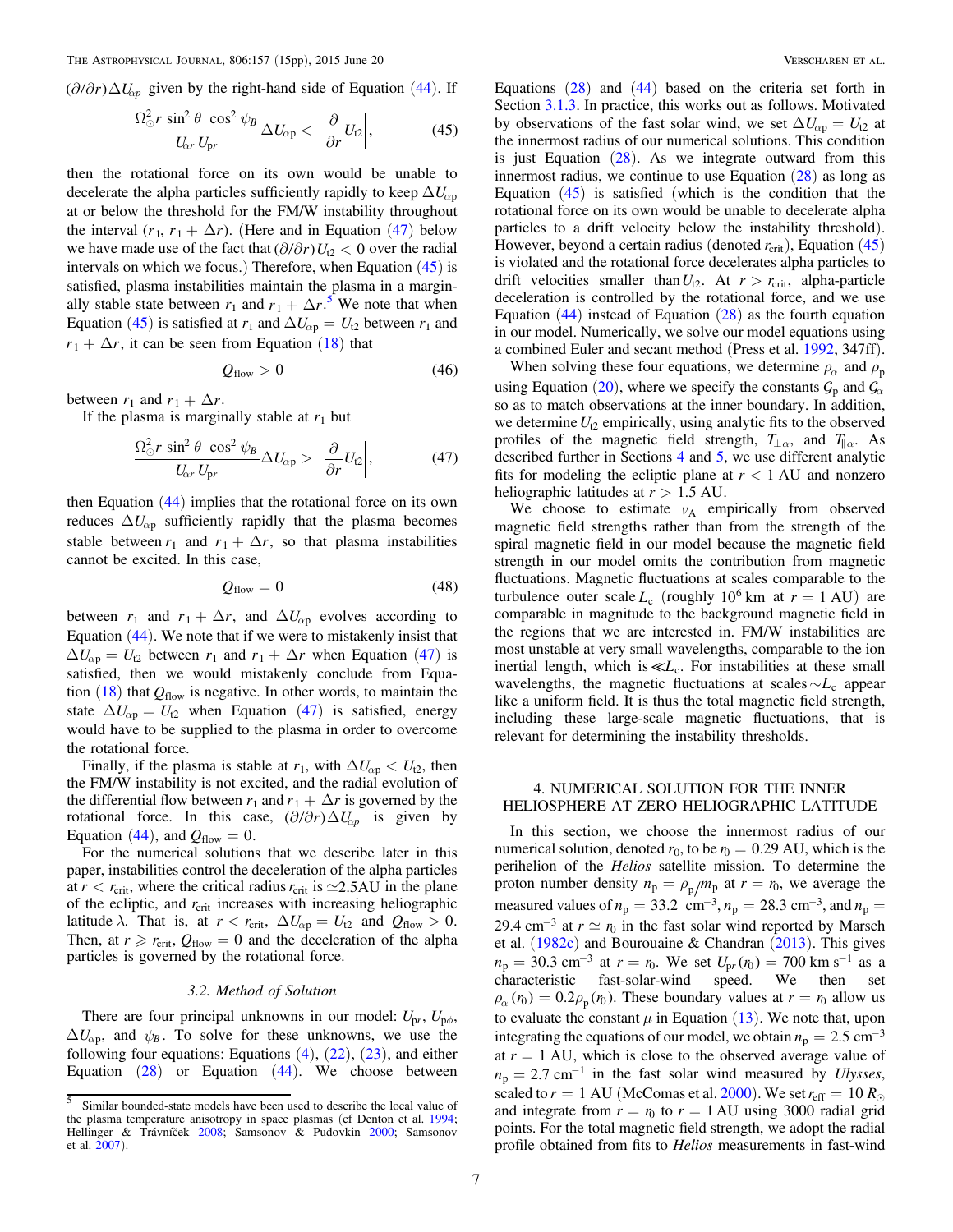<span id="page-7-0"></span>streams (Mariani et al. [1979](#page-13-0))

$$
B(r) = 3.28 \times 10^{-5} \,\mathrm{G} \left(\frac{r}{1 \,\mathrm{AU}}\right)^{-1.86}, \quad \text{for} \quad r < 1 \,\mathrm{AU} \, (49)
$$

We use Equation  $(49)$  to determine  $v_A$ .

When evaluating  $U_{12}$ , we treat  $T_{\perp \alpha}(r)$  and  $T_{\parallel \alpha}(r)$  as known functions of the radius. To determine these functions, we make use of results from Marsch et al. ([1982b](#page-13-0)), who fit Helios measurements of  $T_{\perp \alpha} (r)$  and  $T_{\parallel \alpha} (r)$  to power laws in r for solarwind streams with  $\frac{1}{600}$  km s<sup>-1</sup>  $\lt U_{pr}$   $\lt$  700 km s<sup>-1</sup> and for solarwind streams with 700 km  $s^{-1}$  <  $U_{pr}$  < 800 km  $s^{-1}$ . To obtain power-law fits for  $T_{\perp \alpha} (r)$  and  $T_{\parallel \alpha} (r)$  for solar-wind streams with  $U_{\text{pr}} \simeq 700 \text{ km s}^{-1}$ , we average the power law indices obtained by Marsch et al. ([1982b](#page-13-0)) for these two wind-speed ranges. We then normalize the  $T_{\perp \alpha}$  power law so that  $T_{\perp \alpha}$  (1 AU) matches the average of the values of  $T_{\perp \alpha}$  at  $r = 1$  AU found by Marsch et al. ([1982b](#page-13-0)) for these two wind-speed ranges, and likewise for  $T_{\parallel \alpha}$ . This gives

$$
T_{\perp \alpha} = 7 \times 10^5 \,\mathrm{K} \left(\frac{r}{1 \,\mathrm{AU}}\right)^{-1.37} \tag{50}
$$

and

$$
T_{\parallel \alpha} = 8 \times 10^5 \,\mathrm{K} \bigg( \frac{r}{1 \,\mathrm{AU}} \bigg)^{-1.155} . \tag{51}
$$

Variations in the assumed temperature profiles lead to significantly different results in our model, as we discuss further in the [Appendix](#page-12-0). For reference, we plot the radial profile of

$$
\beta_{\parallel p} \equiv \frac{8\pi n_p k_B T_{\parallel p}}{B^2} \tag{52}
$$

in Figure [4](#page-8-0) that results in our numerical solution, where  $T_{\parallel p}$  is the parallel proton temperature, which we evaluate using Helios observations (Equation  $(58)$  $(58)$  $(58)$  below).

#### 4.1. Proton and Alpha-particle Velocities

At all radii explored in this section  $(0.29-1 \text{ AU})$ ,  $r < r_{\text{crit}}$ , and thus  $\Delta U_{\alpha p} = U_{12}$  in our model. We show the radial profiles of  $v_A$ ,  $U_{t1}$ ,  $\Delta U_{\alpha p} = U_{t2}$ , and  $U_{pr}$  in our model in Figure [2,](#page-8-0) along with *Helios* measurements of  $\Delta U_{\alpha p}$  from Marsch et al. ([1982b](#page-13-0)). We note that in our model the radial proton velocity  $U_{pr}$  increases by about 4% between 0.29 AU and 1 AU to conserve momentum as the alpha particles decelerate.

The instability threshold  $U_{t1}$  for the A/IC instability is smaller than the threshold  $U_{12}$  for the FM/W instability at  $r \leq 0.65$  AU in our model. Nevertheless, the observed drift speed from Marsch et al. ([1982b](#page-13-0)) follows our profile for the FM/W instability threshold (i.e.,  $U_{(2)}$ ) very well, even in the range in which  $U_{t1} < U_{t2}$ . This finding supports our assumption that it is the FM/W instability and not the A/IC instability that limits  $\Delta U_{\alpha p}$  in the solar wind. However, as we discuss further in the [Appendix](#page-12-0), this finding is sensitive to variations in the assumed profiles of  $T_{\perp\alpha}$  and  $T_{\parallel\alpha}$ .

We show the radial profiles of the azimuthal velocity components  $U_{\mathsf{p}\phi}$  and  $U_{\alpha\phi}$  in Figure [3.](#page-8-0) While  $U_{\mathsf{p}\phi}$  is positive,  $U_{\alpha\phi}$ is negative, and both velocities decrease slowly (more slowly than  $1/r$ ) with increasing r. In addition, we show the solution for  $U_{\mathbf{p}\phi}$  without alpha particles (i.e., Equation ([22](#page-3-0)) without the last term on the right-hand side). The azimuthal component of the velocity decreases  $\propto r^{-1}$  in this case. At the effective corotation radius  $r_{\text{eff}}$ , we have taken both particle species to have the same azimuthal velocity. Due to the bending of the magnetic field lines, however, the azimuthal velocity of the alpha particles changes sign at some point between  $r_{\rm eff}$  and  $r_0$ . These results for the azimuthal flow are in agreement with previous studies of angular-momentum transport in the solar wind and show the importance of the differential streaming for the azimuthal-flow components and angular-momentum transport in the solar wind (Li & Li [2006](#page-13-0); Li et al. [2007](#page-13-0)). Our model, however, extends these previous treatments by including the interplay of micro-instabilities and the rotational force.

#### 4.2. The Parker Spiral Field

The classic description of the interplanetary magnetic field was given by Parker ([1958](#page-14-0)). The angle  $\psi_B$  between  $\hat{r}$  and *B* in the Parker model (with our sign convention) is given by

$$
\tan \psi_B = \frac{B_\phi}{B_r} = \frac{\Omega_\odot \sin \theta}{U_{\rm pr}} (r_{\rm eff} - r). \tag{53}
$$

Parker's model neglects alpha particles and assumes that  $U_{pr}$ and  $U_{\rm p\phi}$  are independent of r in a non-rotating reference frame. Therefore, the specific angular momentum of the solar wind increases with distance from the Sun in his model, which implies an ongoing torque on the plasma. In our model, the total torque on the solar-wind fluid is zero beyond the effective co-rotation radius. In a self-consistent solution of the momentum and induction equations in single-fluid MHD, Weber  $\&$  Davis ([1967](#page-14-0)) found a solution that is in some sense intermediate between Parker's and ours, in that the tangential flow velocity decreases with r, but not as rapidly as  $r^{-1}$  because of the Lorentz force. While our solution assumes zero total torque, the interaction between protons and alpha particles still leads to torques that act on the ion species individually.

We compare our torque-free solution for  $\psi_B$  with Parker's solution in Figure [4.](#page-8-0) As this figure shows, our value for  $\psi_B$  is very similar to Parker's but slightly larger. The reason for this is that  $U_{\mathbf{p}\phi}$  is smaller in our model than in Parker's (which can be seen in Figure [3](#page-8-0), upon noting that  $U_{\text{p}\phi} = 20.5 \text{ km s}^{-1}$  in Parker's model at all radii given that we have set  $r_{\text{eff}} = 10 R_{\odot}$ ). The smaller  $\phi$  velocities in our model cause the field lines to "bend back" in the  $-\phi$  direction to a greater degree than in Parker's model. This difference is accentuated if we set  $\rho_{\alpha} = 0$ in our model, which leads to an even larger reduction in  $U_{\mathsf{p}\phi}$ (which, again, is shown in Figure [3](#page-8-0)).

## 4.3. Heating from Alpha-particle Deceleration

In Figure [5](#page-8-0), we plot the value of  $Q_{flow}$  in our model solution for the inner heliosphere in the heliographic equator. The radial profile of  $Q_{flow}$  for  $r_0 < r < 1$  AU is well-fit by a power law of the form

$$
Q_{\text{flow}} \approx 4.1 \times 10^{-4} \text{ erg cm}^{-3} \text{s}^{-1} \left( \frac{r}{R_{\odot}} \right)^{-5.47}
$$
. (54)

The "empirical" perpendicular and parallel heating rates  $Q_{\perp j}$ and *Q*∥*<sup>j</sup>* required to explain the observed temperature profiles of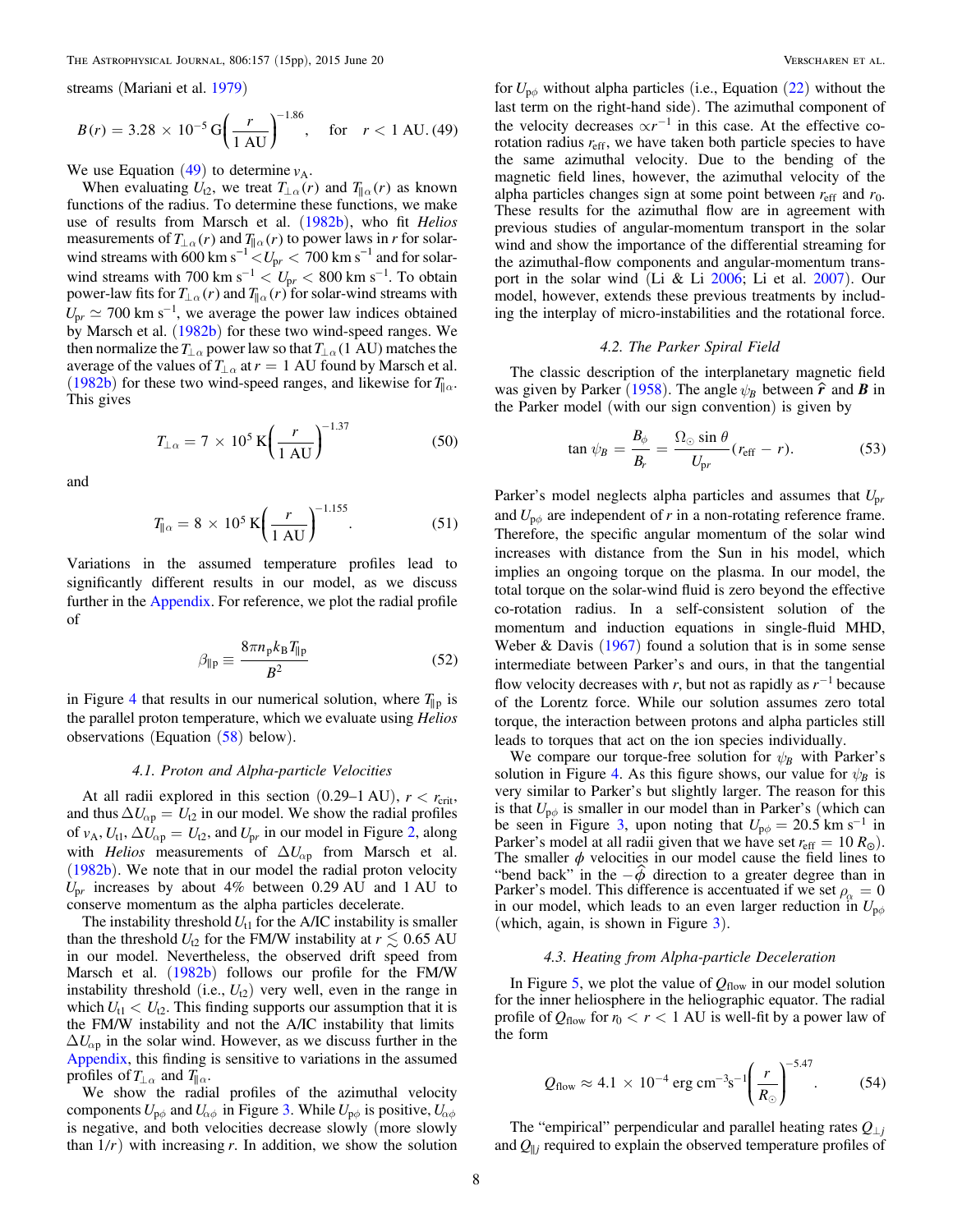<span id="page-8-0"></span>

Figure 2. Radial profiles of  $v_A$ ,  $U_{t1}$ ,  $\Delta U_{\alpha p} = U_{t2}$ , and  $U_{pr}$  in our model in the heliographic equatorial plane. The points "M82  $\Delta U_{\alpha p}$ " represent the *Helios* measurements in fast-solar-wind streams reported by Marsch et al. ([1982b](#page-13-0)).

protons  $(j = p)$  and alpha particles  $(j = \alpha)$  in the solar wind are given by (Chandran et al. [2011;](#page-13-0) Chew et al. [1956](#page-13-0); Sharma et al. [2006](#page-14-0))

$$
Q_{\perp j} = B n_j k_B U_{j r} \frac{\partial}{\partial r} \left( \frac{T_{\perp j}}{B} \right) \tag{55}
$$

and

$$
Q_{\parallel j} = \frac{n_j^3 k_B U_{jr}}{2B^2} \frac{\partial}{\partial r} \left( \frac{B^2 T_{\parallel j}}{n_j^2} \right). \tag{56}
$$

To evaluate these empirical heating rates, we determine  $B$  using Equation ([49](#page-7-0)), and we set  $n_i$  equal to the value in our solar-wind model for the inner heliosphere. To evaluate  $T_{\perp \alpha}$  and  $T_{\parallel \alpha}$ , we use Equations ([50](#page-7-0)) and ([51](#page-7-0)). To determine  $T_{\perp p}$  and  $T_{\parallel p}$ , we average the fits from Marsch et al.  $(1982c)$  $(1982c)$  $(1982c)$  to the proton-temperature profiles in fast-wind streams with  $600 \text{ km s}^{-1} < U_{\text{pr}} <$  $700 \text{ km s}^{-1}$  and  $700 \text{ km s}^{-1} < U_{\text{pr}} < 800 \text{ km s}^{-1}$ , which leads to

$$
T_{\perp p} = 2 \times 10^5 \,\text{K} \bigg( \frac{r}{1 \,\text{AU}} \bigg)^{-1.125} \tag{57}
$$

and

$$
T_{\parallel p} = 2 \times 10^5 \,\mathrm{K} \bigg( \frac{r}{1 \,\mathrm{AU}} \bigg)^{-0.72} . \tag{58}
$$

We plot the empirical heating rates determined in this way in Figure 5. The values of  $Q_{\parallel p}$  and  $Q_{\parallel \alpha}$  given by Equation (55) are both negative (cf Hellinger et al. [2011;](#page-13-0) Hellinger & Trávníček [2013](#page-13-0)), but we plot their absolute values.

As Figure  $5$  shows,  $Q_{flow}$  exceeds the empirical heating rate  $Q_{\perp \alpha}$  at 0.29 AU  $< r \lesssim 1$  AU. At  $r < 0.42$  AU,  $Q_{\rm flow} \simeq Q_{\perp p}$ . The ratio  $Q_{flow}/Q_{\perp p}$  decreases as r increases, reaching a value of  $1/4$  at  $r = 1$  AU. We conclude that alpha-particle deceleration makes an important contribution to the heating of the fast solar wind at  $0.29 \text{ AU} < r < 1 \text{ AU}$ . In addition, the fact that  $Q_{flow}/Q_{\perp p}$  increases from  $\simeq$  1/4 to  $\simeq$  1 as *r* decreases from 1 AU to 0.29 AU suggests that alpha-particle deceleration plays an important role in the energetics of the solar wind at *r* < 0.29 AU.



**Figure 3.** Radial profiles of the azimuthal velocities  $U_{\rho\phi}$  and  $U_{\alpha\phi}$  in our model in the heliographic equatorial plane. We also show the profile of the azimuthal velocity in our model in the limit  $\rho_{\alpha} \to 0$ .



Figure 4. Angle  $\psi_B$  between  $\hat{r}$  and  $\hat{B}$  as a function of heliocentric distance r in the heliographic equatorial plane. We show our torque-free model (Equation ([23](#page-3-0))), a torque-free model without alpha particles, and Parker's model (Equation ([53](#page-7-0))), which corresponds to  $U_{\mathbf{p}\phi} = \mathbf{constant}$ . The axis on the righthand side provides the scale for the plot (dashed–dotted blue line) of  $\beta_{\parallel p}$ (Equation ([52](#page-7-0))).



Figure 5. Comparison of  $Q_{flow}$  at zero heliographic latitude with the "empirical" heating rates  $Q_{\perp p}$ ,  $Q_{\parallel p}$ ,  $Q_{\perp \alpha}$ , and  $Q_{\parallel \alpha}$  required to explain the observed profiles of, respectively,  $T_{\perp p}$ ,  $T_{\parallel p}$ ,  $T_{\perp \alpha}$ , and  $T_{\parallel \alpha}$  (Equations (55) and (56)). The parallel heating rates *Q*∥<sup>p</sup> and *Q*∥*<sup>a</sup>* are negative (cf Hellinger & Trávníček [2013](#page-13-0)), but we have plotted their absolute values.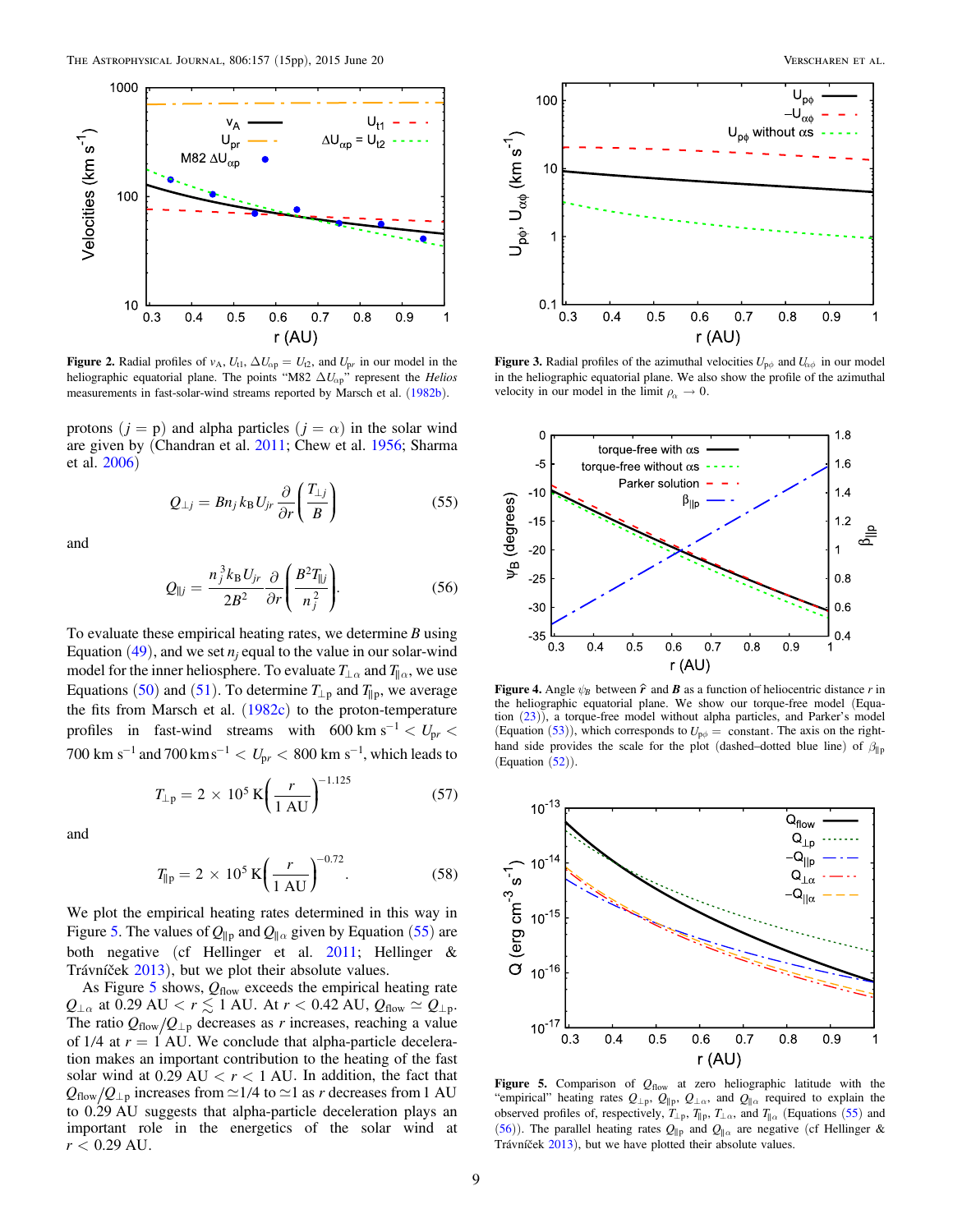## <span id="page-9-0"></span>5. NUMERICAL SOLUTIONS FOR THE OUTER HELIOSPHERE AT NONZERO HELIOGRAPHIC LATITUDE

In this section, we present model solutions for the fast solar wind at heliocentric distances between 1.5 and 4.2 AU for a range of heliographic latitudes. We then compare our results with the *Ulysses* measurements reported by Reisenfeld et al.  $(2001)$  $(2001)$  $(2001)$ , which were taken during the outbound leg of *Ulysses*'s first orbit. As in Section [4](#page-6-0), there are several quantities that we need to specify in order to solve for the radial profiles of  $U_{pr}$ ,  $U_{p\phi}$ ,  $\Delta U_{\alpha p}$ , and  $\psi_B$  (from which we can then determine  $U_{\alpha r}$  and  $U_{\alpha\phi}$  using Equations ([9](#page-2-0)) and ([10](#page-2-0))). We set the innermost radius in these solutions, denoted  $r_{0,\text{U}}$ , to be 1.5 AU. We set  $n_p(r_{0,U}) = 1.2 \text{ cm}^{-3}, n_\alpha(r_{0,U}) = 0.05 n_p(r_{0,U}), \text{ and } U_{pr}(r_{0,U}) = 0.05 n_p(r_{0,U}), \text{ and } U_{pr}(r_{0,U}) = 0.05 n_p(r_{0,U}), \text{ and } U_{pr}(r_{0,U}) = 0.05 n_p(r_{0,U}), \text{ and } U_{pr}(r_{0,U}) = 0.05 n_p(r_{0,U}), \text{ and } U_{pr}(r_{0,U}) = 0.05 n_p(r_{0,U}), \text{ and } U_{pr}(r_{0,U}) = 0.05 n_p(r_{0,U}), \text{ and } U_{pr}(r_{0,U}) = 0$ 758 km  $s^{-1}$ , in agreement with *Ulysses* observations (McComas et al. [2000](#page-14-0)). In order to match the magnetic field strength seen in the Reisenfeld et al.  $(2001)$  $(2001)$  $(2001)$  observations, we fit the  $v_A$ measurements of Reisenfeld et al.  $(2001)$  $(2001)$  $(2001)$  to a power law of the form

$$
v_{\rm A} = 64.7 \text{ km s}^{-1} \left( \frac{r}{1 \text{ AU}} \right)^{-0.49}, \text{ for } r > 1.5 \text{ AU}, (59)
$$

and we assume that this same power law holds at all values of  $\theta$ . We then determine B using Equations (59), ([1](#page-0-0)), and the proton density in our numerical solutions. To determine  $U_{12}$  in Equation ([25](#page-3-0)), we adopt the total-alpha-particle temperature profile inferred by McComas et al. ([2000](#page-14-0)) from Ulysses observations:

$$
T_{\alpha} = \frac{2T_{\perp \alpha} + T_{\parallel \alpha}}{3}
$$
  
=  $\left[ 1.42 \times 10^6 \text{ K} - (871 \text{ K}) \lambda \right] \left( \frac{r}{1 \text{ AU}} \right)^{-0.8}$ , (60)

where  $\lambda = 90^{\circ} - \theta$  is the heliographic latitude in degrees. Reisenfeld et al. ([2001](#page-14-0)) found that  $T_{\perp \alpha}/T_{\parallel \alpha} = 0.87 \pm 0.092$ over their entire data set, covering the radial range  $1.5 \text{ AU} < r < 4.2 \text{ AU}$ . For our fiducial model, we thus set

$$
\frac{T_{\perp \alpha}}{T_{\parallel \alpha}} = 0.87. \tag{61}
$$

With the above boundary conditions and profiles for  $T_{\perp \alpha}$ ,  $T_{\parallel\alpha}$ , and *v*<sub>A</sub>, we integrate the equations of our model from  $r_{0,\text{U}} = 1.5$  AU out to 4.2 AU at 1500 different values of the heliographic latitude  $\lambda$ . For each value of  $\lambda$ , we use a grid of  $\approx$  3000 points in the r direction. To connect our results to Ulysses observations, we use the Ulysses orbital elements from Balogh et al.  $(2001, p. 18)$  $(2001, p. 18)$  $(2001, p. 18)$  to map heliocentric distance r to heliographic latitude  $\lambda$  along the portion of the Ulysses trajectory considered by Reisenfeld et al. ([2001](#page-14-0)). This mapping results in either a multi-valued function  $r_{Ulysses}(\lambda)$  or a singlevalued function  $\lambda(r)$  and is plotted as the dashed line in Figure 6. We also plot in this figure the value of  $r_{\text{crit}}$  as a function of  $\lambda$  in our numerical solutions. The two curves  $r_{\text{crit}}(\lambda)$ and  $r_{Ulysses}(\lambda)$  intersect at  $r \approx 3.3$  AU. Thus, when *Ulysses* was at  $r < 3.3$  AU, alpha particles were decelerated by instabilities at the spacecraft location. In contrast, at  $r > 3.3$  AU, the local deceleration of alpha particles at the spacecraft location resulted from the rotational force.



Figure 6. Heliocentric distance of the *Ulysses* spacecraft as a function of the spacecraft's heliographic latitude  $\lambda$  during the outbound leg of its first polar orbit (black dashed line). The red solid line shows the value of  $r_{\rm crit}$  as a function of  $\lambda$  in our model (based on Equation (62)). The horizontal line marks the heliocentric distance  $r = 3.3$  AU beyond which *Ulysses* was outside the critical radius  $r_{\text{crit}}(\lambda)$ .



**Figure 7.** Radial profiles of  $v_A$  and  $\Delta U_{\alpha p}$  in our model along the trajectory of the Ulysses spacecraft during the outbound leg of its first polar orbit. We use the following temperature anisotropies: (a)  $T_{\perp \alpha}/T_{\parallel \alpha} = 0.87$ ; (b)  $T_{\perp \alpha}/T_{\parallel \alpha} = 0.80$ ; and (c) Equation (62). The points "R01" show observations from Reisenfeld et al. ([2001](#page-14-0)). The vertical line shows the position of  $r_{\text{crit}}(\lambda)$ .

In Figure 7, we plot the drift speed in our numerical solutions along the *Ulysses* orbit,  $\Delta U_{\alpha p}(r, \lambda(r))$ . We also plot the Alfvén speed from Equation (59), as well as the observed values of  $v_A$  and  $\Delta U_{\alpha p}$  from Reisenfeld et al. ([2001](#page-14-0)). By setting  $T_{\perp \alpha}/T_{\parallel \alpha} = 0.87$ , we obtain solutions for  $\Delta U_{\alpha p}$  that are in good agreement with the observations at  $r \approx 1.5$  AU, but in poor agreement at larger r. On the other hand, if we replace Equation (61) with  $T_{\perp \alpha}/T_{\parallel \alpha} = 0.80$  and repeat our numerical calculations at all 1500 values of  $\lambda$ , then we obtain the drift speed plotted as a green dashed line in Figure 7, which agrees well with the measured value of  $\Delta U_{\alpha p}$  at  $r > 2$  AU. We are in fact able to reproduce the observed value of  $\Delta U_{\alpha p}$  over the entire radial range of 1.5 AU  $\lt r \lt 4.2$  AU by taking  $T_{\perp \alpha}/T_{\parallel \alpha}$ to transition smoothly from the value 0.87 at  $r = 1.5$  AU to the value 0.80 at  $r > 2$  AU. To show this, we compute a third family of numerical solutions at all 1500 values of  $\lambda$  in which we replace Equation  $(61)$  with the temperature-anisotropy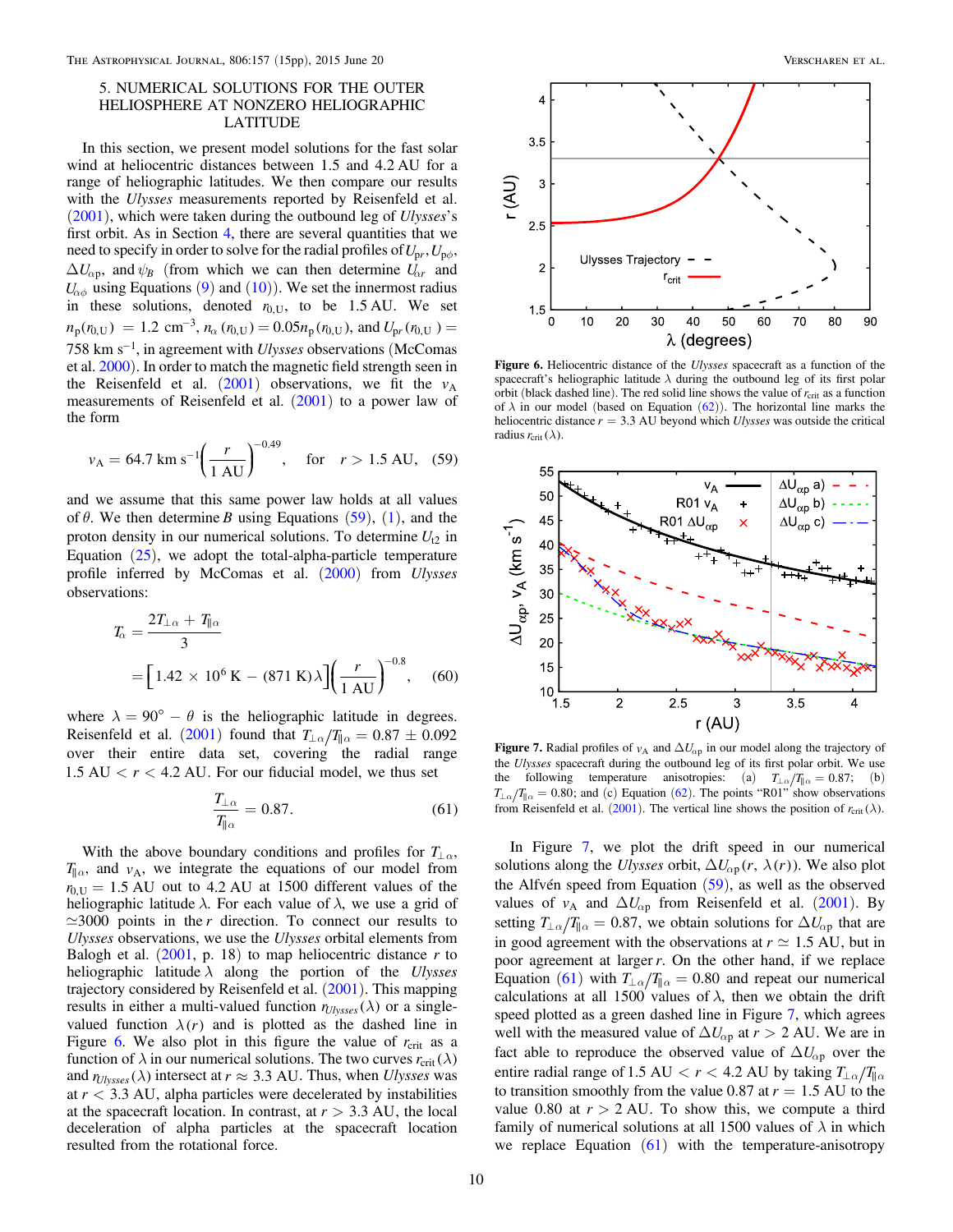<span id="page-10-0"></span>profile

$$
\frac{T_{\perp \alpha}}{T_{\parallel \alpha}} = 0.87 - 0.035 \bigg[ \tanh \bigg( 3.5 \bigg( \frac{r}{1 \text{ AU}} - 1.85 \bigg) \bigg) + 1 \bigg].(62)
$$

Although the temperature-anisotropy profile in Equation  $(62)$  $(62)$  $(62)$ enables our model to reproduce the observed  $\Delta U_{\alpha p}$  profile, we are aware of no reason that the temperature-anisotropy profile should follow this particular form. Thus, all we can conclude is that, given the observational uncertainty in the alpha-particle temperature anisotropy, our model could be consistent with the  $\Delta U_{\alpha p}$  measurements. However, it could equally well be inconsistent with the  $\Delta U_{\alpha p}$  measurements if the true alphaparticle temperature anisotropy deviates sufficiently from the form in Equation  $(62)$  $(62)$  $(62)$ .

As discussed above, the FM/W instability is responsible for the alpha-particle deceleration seen in Figure  $7$  at  $r < 3.3$  AU. The drift speed at these heliocentric distances is significantly smaller than *v*<sub>A</sub>, because  $T_{\perp \alpha} < T_{\parallel \alpha}$  and reducing  $T_{\perp \alpha}/T_{\parallel \alpha}$ lowers the minimum drift speed needed to excite the FM/W instability. At  $r > 3.3$  AU, instabilities no longer contribute to the deceleration of the alpha particles. However, the rotational force continues to decelerate the alpha particles, leading to a good agreement between the observations and two of the three families of solutions that we have computed (the solutions in which Equation ([61](#page-9-0)) is replaced by either  $T_{\perp \alpha}/T_{\parallel \alpha} = 0.80$  or Equation  $(62)$  $(62)$  $(62)$ ).

Reisenfeld et al. ([2001](#page-14-0)) also calculated the values of  $\Delta U_{\alpha p}$ that result from alpha-particle deceleration by the rotational force. For this calculation, these authors took the rotational force to be the dominant deceleration mechanism throughout the radial interval 1.5 AU  $< r < 4.2$  AU. The values we obtain for  $\Delta U_{\alpha p}$  are much smaller than the values obtained by Reisenfeld et al. ([2001](#page-14-0)), because in our model instabilities control the deceleration at  $1.5 \text{ AU} < r < 3.3 \text{ AU}$ , a region in which instabilities are more effective than the rotational force at decelerating alpha particles. Then, when the rotational force takes over in our model at  $r = 3.3$  AU, the alpha particles are already at a much smaller drift speed than in Reisenfeld et al.'s ([2001](#page-14-0)) calculation.

In Figure [8](#page-11-0), we plot the energy release rate  $Q_{flow}(r, \lambda(r))$  in our model (using Equation  $(62)$  $(62)$  $(62)$ ) and the empirical proton and alpha-particle heating rates given in Equations  $(55)$  $(55)$  $(55)$  and  $(56)$  $(56)$  $(56)$ evaluated along the Ulysses trajectory. We evaluate the radial derivatives of  $n_{\alpha}$ ,  $n_{\rm p}$ , and B in Equations ([55](#page-8-0)) and ([56](#page-8-0)) using our model solutions (based on Equation  $(62)$  $(62)$  $(62)$ ), and we determine  $T_{\perp \alpha}$  and  $T_{\parallel \alpha}$  using Equations ([60](#page-9-0)) and ([62](#page-9-0)). We take  $T_{\perp p} = T_{\parallel p} = T_p$ , where

$$
T_{\rm p} = \left[2.58 \times 10^5 \,\text{K} + (223 \,\text{K})\lambda\right] \left(\frac{r}{1 \,\text{AU}}\right)^{-1.02} \tag{63}
$$

is the proton temperature observed by Ulysses as reported by McComas et al. ([2000](#page-14-0)), and  $\lambda = 90^{\circ} - \theta$  is the heliographic latitude, which in Equation  $(63)$  is expressed in degrees. Matteini et al. ([2013](#page-13-0)) report a weak temperature anisotropy with  $T_{\perp p} < T_{\parallel p}$  for the total proton distribution. However, the proton-core and the proton-beam populations exhibit opposite anisotropies. For the sake of simplicity, we assume that the proton distribution is a single and isotropic plasma component. As Figure [8](#page-11-0) shows,  $Q_{flow} \simeq Q_{\perp \alpha}$  at  $r \simeq 1.8$  AU, and  $Q_{flow}$  is a substantial fraction of the alpha-particle heating rate at  $r \lesssim 2.2$  AU. However, at larger radii,  $Q_{flow}/Q_{\perp \alpha}$  decreases to small values, and at  $r > 3.3$  AU,  $Q_{flow} = 0$ , since the alphaparticle deceleration at these radii is governed by the rotational force.

We note that if we were to set  $n_p \propto r^{-2}$ , then Equations ([59](#page-9-0)) and (63) and the condition  $T_{\parallel p} = T_p$  imply that  $B^2 T_{\parallel p} / n_p^2 \propto r^0$ , which leads to  $Q_{\parallel p} = 0$  in Equation ([56](#page-8-0)). This means that  $Q_{\parallel p}$ in Figure [8](#page-11-0) is nonzero only because of the deviation of  $n_p$  from an  $r^{-2}$  profile. The reason that  $Q_{\parallel p} \ll Q_{\perp p}$  in Figure [8](#page-11-0) is that  $n_p$ is close to an  $r^{-2}$  profile. The fact that  $Q_{\parallel p} \ll Q_{\perp p}$  along the Ulysses orbit given the observed profiles of B,  $n_p$ , and  $T_p$ suggests that turbulent heating results in the inequality  $Q_{\parallel p} \ll Q_{\perp p}$  in the solar wind. This inequality was also obtained in the solar-wind model developed by Chandran et al. ([2011](#page-13-0)), which included an analytic model of plasma heating by low-frequency solar-wind turbulence, in which the turbulence dissipates via Landau damping, transit-time damping, and stochastic heating.

### 6. THE COASTING APPROXIMATION

In Equation  $(4)$  $(4)$  $(4)$ , we assume that the net force on the plasma is negligible. We call this the coasting approximation. In this section, we discuss the applicability of this approximation to the solar wind. Since  $U_{pr}$  and  $U_{\alpha r}$  asymptote toward constant values at large  $r$ , we expect that the most stringent test for the coasting approximation occurs at the smallest heliocentric distances that we consider. We thus focus in this section on the region

$$
0.29 \, \text{AU} < r < 1 \, \text{AU}, \tag{64}
$$

in which alpha-particle deceleration is controlled by instabilities.

To estimate the sizes of different forces, we make the simplifying approximations that, when Equation (64) is satisfied,  $B \propto n_p \propto n_\alpha \propto r^{-2}$ , which implies that  $v_A \propto r^{-1}$ . Since  $U_{pr}$  is only weakly dependent on r in this range of heliocentric distances, the alpha particles experience an acceleration of  $\approx U_{\alpha r} (\partial/\partial r) \Delta U_{\alpha p}$ , which is also, very roughly,  $\approx U_{\text{pr}}(\partial/\partial r)\Delta U_{\text{op}}$ . Since  $\Delta U_{\text{op}} \sim v_{\text{A}}$  in this region, the net force per unit volume on the alpha particles needed to cause this deceleration is

$$
F_{\text{decl.}} \sim \left| \rho_{\alpha} \, U_{\text{pr}} \frac{\partial v_{\text{A}}}{\partial r} \right| \sim \rho_{\alpha 0} \, U_{\text{pr}} \frac{v_{\text{A}0}}{r_0} \left( \frac{r}{r_0} \right)^{-4},\tag{65}
$$

where the subscript 0 indicates that a quantity is evaluated at  $r = r_0 = 0.29$  AU. Within the coasting approximation, the protons also experience a net force of magnitude  $F_{\text{decl.}}$  as the alpha particles are decelerated, but the direction of this force is opposite to the direction of the force experienced by the alpha particles. We conjecture that the coasting approximation is valid if  $F_{\text{decl.}}$  is substantially larger than the other forces experienced by alpha particles and protons. We now estimate these other forces.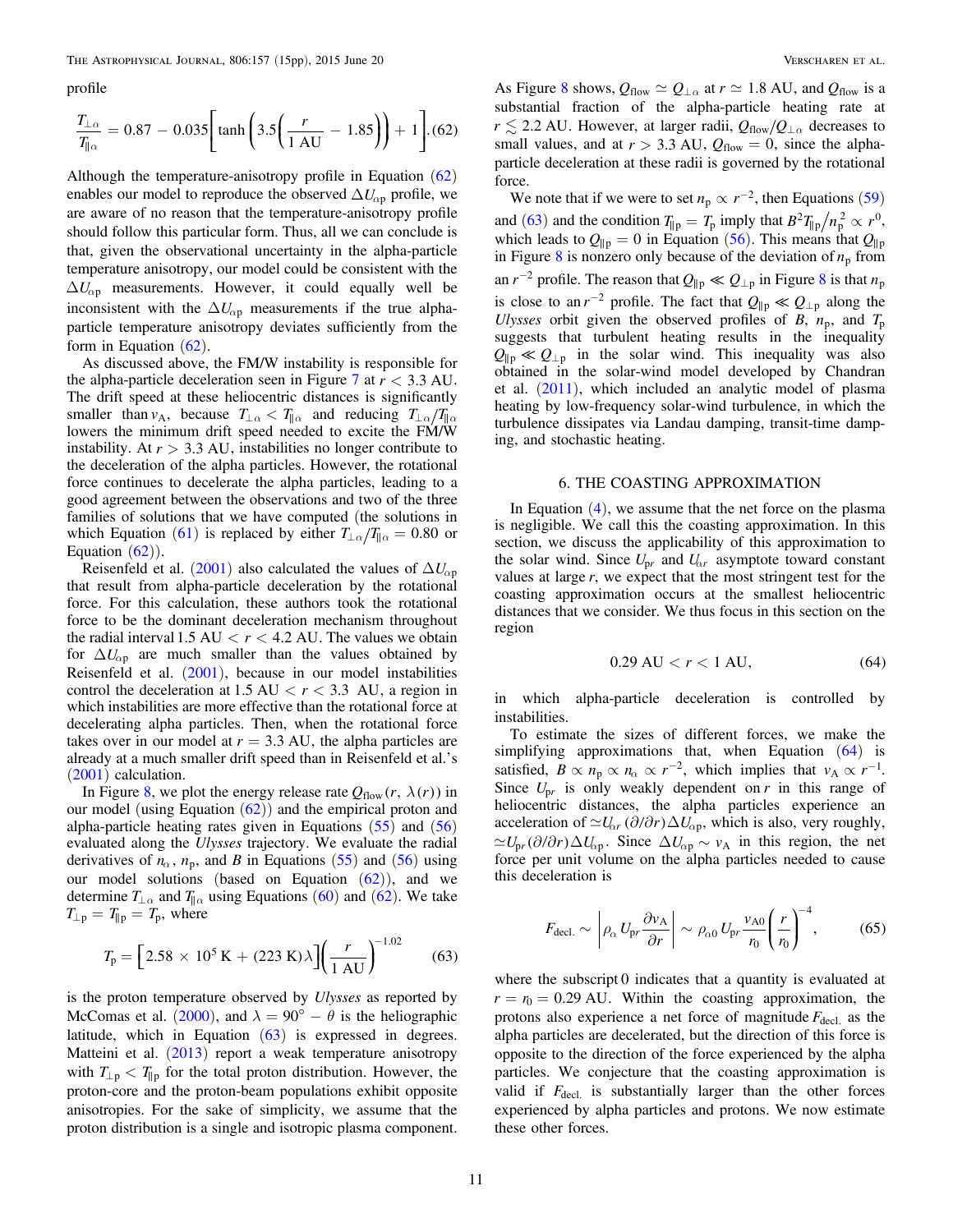<span id="page-11-0"></span>

Figure 8. Energy-release rate  $Q_{flow}$  and empirical heating rates  $Q_{\perp p}$ ,  $Q_{\parallel p}$ ,  $Q_{\perp \alpha}$ , and  $Q_{\parallel}$  (Equations ([55](#page-8-0)) and ([56](#page-8-0))) evaluated along the trajectory (r,  $\lambda(r)$ ) of the *Ulysses* spacecraft. The vertical line shows the radius  $r = 3.3 \text{ AU}$  at which Ulysses crossed the critical radius  $r_{\text{crit}}(\lambda)$  (see Figure [6](#page-9-0)).

The gravitational force per unit volume on the protons is given by

$$
F_{\rm G} = \frac{GM_{\odot}\rho_{\rm p}}{r^2} \sim \frac{GM_{\odot}\rho_{\rm p0}}{r_0^2} \left(\frac{r}{r_0}\right)^{-4},\tag{66}
$$

where G is the gravitational constant, and  $M_{\odot}$  is the mass of the Sun. The gravitational force per unit volume on the alpha particles is smaller than  $F_G$  by a factor of  $\rho_{\alpha}/\rho_p$ , and so we neglect it henceforth.

The wave pressure force on protons per unit volume exerted by Alfvén waves is given by

$$
F_{\rm w} = -\frac{1}{2} \frac{\partial \mathcal{E}_{\rm w}}{\partial r},\tag{67}
$$

where  $\mathcal{E}_{\rm w}$  is the wave energy density (Dewar [1970](#page-13-0)). We assume that  $\mathcal{E}_{w}$  is dominated by outward-propagating Alfvén waves, so that

$$
\mathcal{E}_{\rm w} = \frac{\rho_{\rm p} (z_{\rm rms}^{+})^2}{4},\tag{68}
$$

where  $z_{\text{rms}}^+$  is the root mean square value of the Elsasser variable  $z^+ \equiv \delta v - \delta B / \sqrt{4 \pi \rho_p}$  (Dewar [1970](#page-13-0)). Chandran & Hollweg ([2009](#page-13-0)) developed an analytical model for reflectiondriven Alfvén-wave turbulence in the solar wind. They found that

$$
z_{\rm rms}^+ = z_{\rm rms,A}^+ \left( \frac{2\eta^{1/4}}{1 + \eta^{1/2}} \right) \left( \frac{v_{\rm A}}{v_{\rm A,A}} \right)^{1/2},\tag{69}
$$

where  $\eta \equiv \rho_p/\rho_{p,A}$ , and  $\rho_{p,A}$  and  $z_{\text{rms},A}^+$  are the values of  $\rho_p$  and  $z_{\text{rms}}^+$  at the Alfvén critical radius  $r = r_A$ . With these quantities,

we estimate the wave pressure force density as

$$
F_{\rm w} \sim \frac{2\rho_{\rm p0}}{r_0} \left(z_{\rm rms,A}^{+}\right)^2 \left(\frac{r_{\rm A}}{r_0}\right)^2 \left(\frac{r}{r_0}\right)^{-5}.\tag{70}
$$

The rms amplitudes of turbulent velocity fluctuations in the fast solar wind are similar to the proton thermal velocities (Marsch et al. [1982c;](#page-13-0) Marsch [1986;](#page-13-0) Tu & Marsch [1995](#page-14-0)). As a consequence,  $\mathcal{E}_{\rm w}$  is similar to the plasma pressure p, and  $|\nabla p| \sim p/r$ . Thus, the plasma pressure force is small compared to  $F_{\text{decl.}}$  if  $F_{\text{w}}$  is small compared to  $F_{\text{decl.}}$ .

Equations  $(65)$  $(65)$  $(65)$  and  $(66)$  yield

$$
\left|\frac{F_{\rm G}}{F_{\rm decl.}}\right| \sim \frac{\rho_{\rm p0} G M_{\odot}}{\rho_{\alpha 0} U_{\rm pr} v_{\rm A0} r_{\rm 0}},\tag{71}
$$

which is 0.17 for  $r_0 = 0.29 \text{ AU}, v_{A0} \approx 130 \text{ km s}^{-1}, \text{ and}$  $\rho_{\alpha 0} = 0.2 \rho_{\text{p0}}$ . Equations ([65](#page-10-0)) and (70) yield

$$
\left|\frac{F_{\rm w}}{F_{\rm decl.}}\right| \sim \frac{2\rho_{\rm p0}\left(z_{\rm rms,A}^{+}\right)^{2}}{\rho_{\alpha 0} U_{\rm pr} \nu_{\rm A0}} \left(\frac{r_{\rm A}}{r_{\rm 0}}\right)^{2} \left(\frac{r}{r_{\rm 0}}\right)^{-1}.\tag{72}
$$

which is 0.25 at  $r = r_0 = 0.29$  AU for  $r_A = 10 R_{\odot}$ , assuming that  $z_{\text{rms,A}}^{+} \approx 300 \text{ km s}^{-1}$  as in the numerical simulations of Perez & Chandran ([2013](#page-14-0)). The value of *F<sub>W</sub> F*<sub>decl.</sub> *∣* decreases like  $1/r$  as r increases beyond 0.29 AU.

These estimates show that the forces resulting from alphaparticle deceleration are significantly larger than  $F_G$  and  $F_w$ . We also note that  $F_G$  and  $F_w$  act in opposite directions, so that their sum is smaller than either force individually. We conclude that the coasting approximation is reasonably accurate in the regions of the heliosphere on which we focus.

### 7. CONCLUSION

In this paper, we derive the rate  $Q_{flow}$  at which energy is released by the deceleration of alpha particles in the solar wind. We also develop a solar-wind model that includes solar rotation, azimuthal flow, and the deceleration of alpha particles by two non-collisional mechanisms: plasma instabilities and the rotational force (Section  $3.1$ ). We use this model to evaluate  $Q_{flow}$  in the fast solar wind at heliocentric distances between 0.29 and 4.2 AU.

The analytic expression we derive for  $Q_{flow}$  is the first to account for the azimuthal velocities of the ions (cf Borovsky & Gary [2014;](#page-13-0) Reisenfeld et al. [2001](#page-14-0)). We find that azimuthal flow makes an important correction to the energy-release rate and actually causes  $Q_{flow}$  to become zero beyond a critical radius  $r_{\text{crit}}$ . In the fast solar wind,  $r_{\text{crit}} \simeq 2.5 \text{ AU}$  in the heliographic equator. The value of  $r_{\text{crit}}$  increases monotonically with heliographic latitude.

Our finding that  $Q_{flow} = 0$  at  $r \ge r_{crit}$  relates to the way that plasma instabilities and the rotational force work together to decelerate alpha particles. At  $r < r_{\text{crit}}$ , the rotational force is unable to decelerate the alpha particles rapidly enough to keep the drift velocity  $\Delta U_{\alpha p}$  below the threshold value needed to excite the parallel-propagating FM/W instability. As a consequence, differential flow excites FM/W waves, and resonant interactions between these waves and the alpha particles reduce  $\Delta U_{\alpha p}$  as the plasma flows away from the Sun. These wave–particle interactions maintain  $\Delta U_{\alpha p}$  approximately at the marginally stable value, which decreases as  $r$  increases.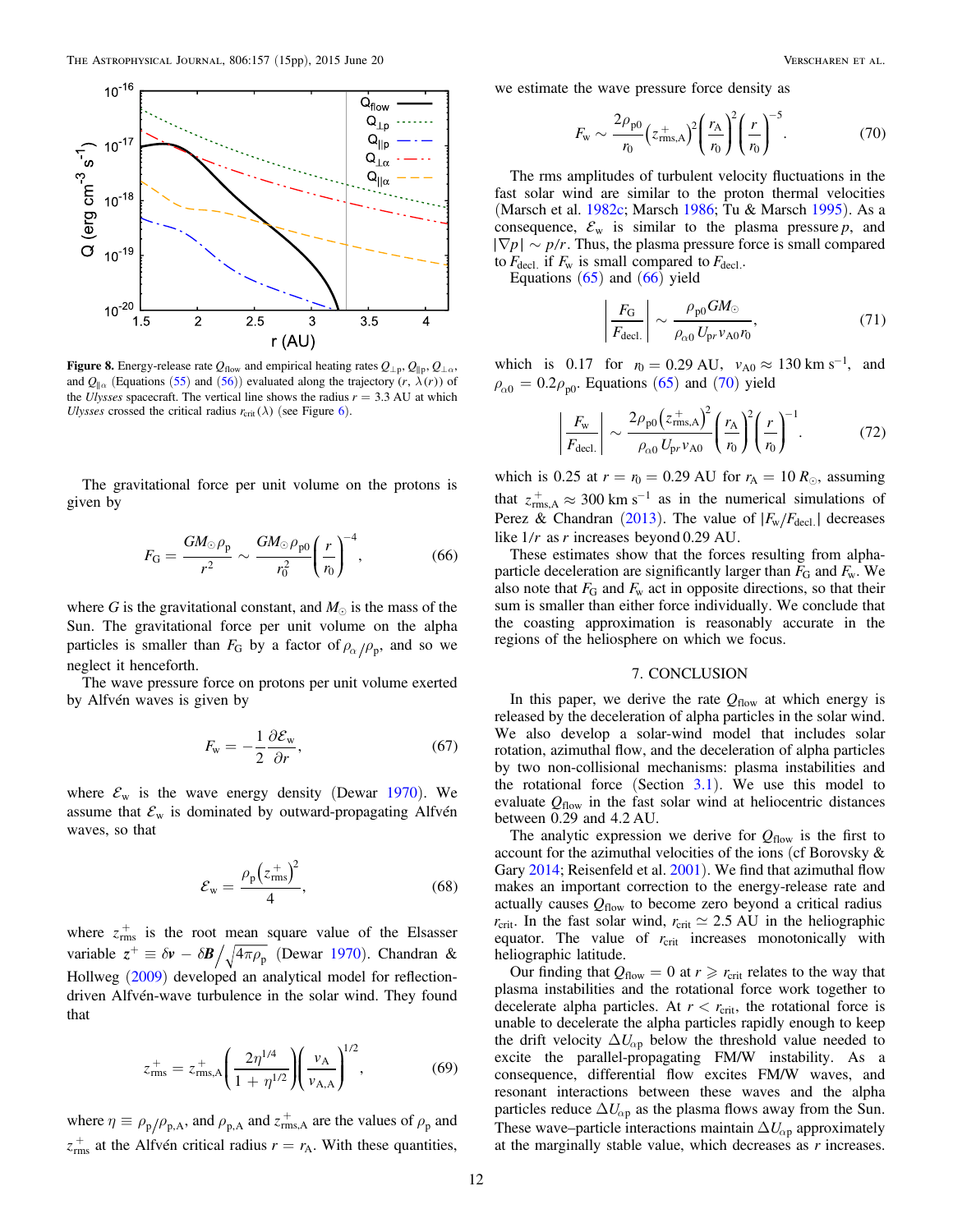<span id="page-12-0"></span>In contrast, at  $r \ge r_{\text{crit}}$ , the rotational force is sufficiently strong that it reduces  $\Delta U_{\alpha p}$  below the threshold value needed to excite instabilities. As a consequence, instabilities do not contribute to alpha-particle deceleration at  $r \ge r_{\text{crit}}$ . As mentioned above,  $Q_{flow} = 0$  at  $r \ge r_{crit}$ . Moreover, because of the corrections to  $Q_{flow}$  resulting from the inclusion of azimuthal flow,  $Q_{flow}$ decreases continuously to zero as  $r$  increases from 0.29 AU to  $r_{\text{crit}}$ . In Section 3.1.2, we also show that the previous treatments of the rotational force by McKenzie et al. ([1979](#page-14-0)) and Hollweg & Isenberg ([1981](#page-13-0)) are equivalent to the condition  $Q_{flow} = 0$ , provided that  $r$  is sufficiently large that other forces such as gravity can be neglected.

We present two types of numerical solutions to our model equations. First, we present a single solution that spans the radial range  $0.29 \text{ AU} < r < 1 \text{ AU}$  at zero heliographic latitude. Second, we present results from 1500 different solutions at heliographic latitudes ranging from 30° to 80°, which span the radial range  $1.5 \text{ AU} < r < 4.2 \text{ AU}$ . We compare these solutions to Helios and Ulysses observations, respectively.

Both types of solutions match the differential flow velocities  $\Delta U_{\alpha p}$  measured by *Helios* and *Ulysses* for choices of the alphaparticle temperature anisotropy  $T_{\perp \alpha}/T_{\parallel \alpha}$  that are consistent with the observed values. However, the threshold value of  $\Delta U_{\alpha p}$ needed to excite the FM/W instability is sensitive to the value of  $T_{\perp \alpha}/T_{\parallel \alpha}$ . As a consequence, there are other profiles of  $T_{\perp \alpha}/T_{\parallel \alpha}$  that are also consistent with the  $T_{\perp \alpha}/T_{\parallel \alpha}$  observations for which our model does not accurately reproduce the measured values of  $\Delta U_{\alpha p}$  (see Figure [7](#page-9-0) and the Appendix). Thus, the comparison between our results and the observed  $\Delta U_{\alpha p}$  profile is not fully conclusive. Marsch & Livi ([1987](#page-13-0)) compared theoretical thresholds of the FM/W instability with observed alpha-particle beams in the solar wind. However, this study has not taken into account the effect of temperature anisotropies on the thresholds of beam-driven instabilities, which we find to be an important parameter.

As the alpha particles decelerate, bulk-flow kinetic energy is converted into wave energy and thermal energy. Because waves cascade and dissipate in the solar wind, we expect that  $Q<sub>flow</sub>$  is in effect a heating rate that results from alpha-particle deceleration. As we show in Figure [5](#page-8-0),  $Q_{flow}$  is comparable to the total empirical proton heating rate, denoted  $Q_p$ , at  $r \lesssim 0.42$  AU, and  $Q_{flow}$  exceeds the total alpha-particle heating rate at  $0.29 \text{ AU} < r < 1 \text{ AU}$ , indicating that alpha-particle deceleration is an important heating mechanism in the inner heliosphere (cf Borovsky & Gary [2014](#page-13-0); Feldman [1979](#page-13-0); Šafránková et al. [2013;](#page-14-0) Schwartz et al. [1981](#page-14-0)). Moreover, the increase in  $Q_{flow}/Q_p$  from  $\simeq$  1/4 to  $\simeq$  1 as r decreases from 1 AU to 0.29 AU suggests that alpha-particle deceleration continues to be an important heating mechanism at  $r < 0.29$  AU, the region that will be explored by Solar Probe Plus. In Figure [8,](#page-11-0) we show that  $Q_{flow}$  is much less than  $Q_p$  at  $r > 1.5$  AU, and that *Q*flow is comparable to the alpha-particle heating rate at  $1.5 \text{ AU} < r < 2.2 \text{ AU}$ , which supports the argument of Reisenfeld et al. ([2001](#page-14-0)) that alpha-particle deceleration is an important heating mechanism for alpha particles over at least the inner portion of the Ulysses orbit. On the other hand, we find that  $Q_{flow} = 0$  along the *Ulysses* trajectory at  $r > 3.3$  AU, because at these radii the rotational force decelerates the alpha particles below the minimum drift speed needed to excite instabilities, and because deceleration by the rotational force does not reduce the bulk-flow kinetic energy of the plasma.

Parameters in the Temperature Profiles in Equations  $(A1)$  and  $(A2)$ 

| Parameter Set | $T_{\perp 0}/10^5\,\rm K$ | $T_{\parallel 0}/10^5$ K | $\alpha$ | $\alpha_{\rm II}$ |
|---------------|---------------------------|--------------------------|----------|-------------------|
| А             | 7.0                       | 8.0                      | 1.40     | 1.20              |
| B             | 6.0                       | 9.0                      | 1.37     | 1.155             |
| Section 4     | 7.0                       | 8.0                      | 1.37     | 1.155             |

Regarding the azimuthal velocities of the ions, we find that the inclusion of differentially flowing alpha particles in our solar-wind model leads to a substantial increase in the azimuthal velocities of both alpha particles and protons,  $U_{\alpha\phi}$ and  $U_{\rho\phi}$ , relative to zero-torque solutions in which alpha-particles are neglected (Figure [3](#page-8-0)). The signs of  $U_{\alpha\phi}$  and  $U_{\rho\phi}$  are the same at the effective co-rotation radius  $r = r_{\text{eff}} \simeq 10 R_{\odot}$ , but are opposite at the heliocentric distances exceeding 0.29 AU on which we focus.

Finally, our model of the spiral interplanetary magnetic field differs from Parker's  $(1958)$  $(1958)$  $(1958)$  in two ways. First, we assume that there is no net torque on the plasma beyond the effective corotation radius *r*eff (which we take to be located at  $r = r_{\text{eff}} = 10 R_{\odot}$ ). In contrast, Parker ([1958](#page-14-0)) takes  $U_{\text{p}\phi}$  to be independent of r. Second, because the inclusion of differentially flowing alpha particles modifies  $U_{\mathsf{p}\phi}$ , it also modifies the angle  $\psi_B$  between  $\hat{r}$  and **B**. However, both of these effects are minor, and our value of  $\psi_B$  is very close to Parker's ([1958](#page-14-0)).

We thank Dan Reisenfeld, Kris Klein, Jean Perez, and Alfred Mallet for helpful discussions. This work was supported by grant NNX11AJ37G from NASA's Heliophysics Theory Program, NASA grant NNX12AB27G, NSF/DOE grant AGS-1003451, NSF grant AGS-1258998, and DOE grant DE-FG02-07-ER46372.

# APPENDIX DEPENDENCE OF THE INSTABILITY THRESHOLDS *U*<sub>t1</sub> AND *U*<sub>t2</sub> ON  $T_{\perp \alpha}/T_{\parallel \alpha}$

The A/IC and FM/W instability thresholds  $U_{11}$  and  $U_{12}$  in Equations  $(24)$  $(24)$  $(24)$  and  $(25)$  $(25)$  $(25)$  depend on the temperature anisotropy of the alpha particles. To illustrate this dependence, we consider temperature profiles of the form

$$
T_{\perp\alpha} = T_{\perp 0} \left(\frac{r}{1 \text{ AU}}\right)^{-\alpha_{\perp}} \tag{A1}
$$

and

$$
T_{\parallel \alpha} = T_{\parallel 0} \left( \frac{r}{1 \text{ AU}} \right)^{-\alpha_{\parallel}} \tag{A2}
$$

with two new sets of parameters  $T_{\perp 0}$ ,  $T_{\parallel 0}$ ,  $\alpha_{\perp}$  and  $\alpha_{\parallel}$ , denoted parameter sets A and B, whose values are given in Table A1 . Like the temperature profiles considered in Section [4,](#page-6-0) these new profiles are in approximate agreement with the Helios observations of Marsch et al. ([1982b](#page-13-0)).

In Figure [A1](#page-13-0) , we show the thresholds of both the A/IC and FM/W instabilities given in Equations  $(24)$  $(24)$  $(24)$  and  $(25)$  $(25)$  $(25)$  when we re-calculate the numerical solution presented in Section [4](#page-6-0) using parameter sets A and B instead of Equations  $(50)$  $(50)$  $(50)$  and  $(51)$  $(51)$  $(51)$ . In Figure  $A2$ , we show the profiles of  $Q_{flow}$  in these new solutions. We find that the  $U_{t1}$ ,  $U_{t2}$ , and  $Q_{flow}$  profiles for parameter set A are similar to the corresponding profiles in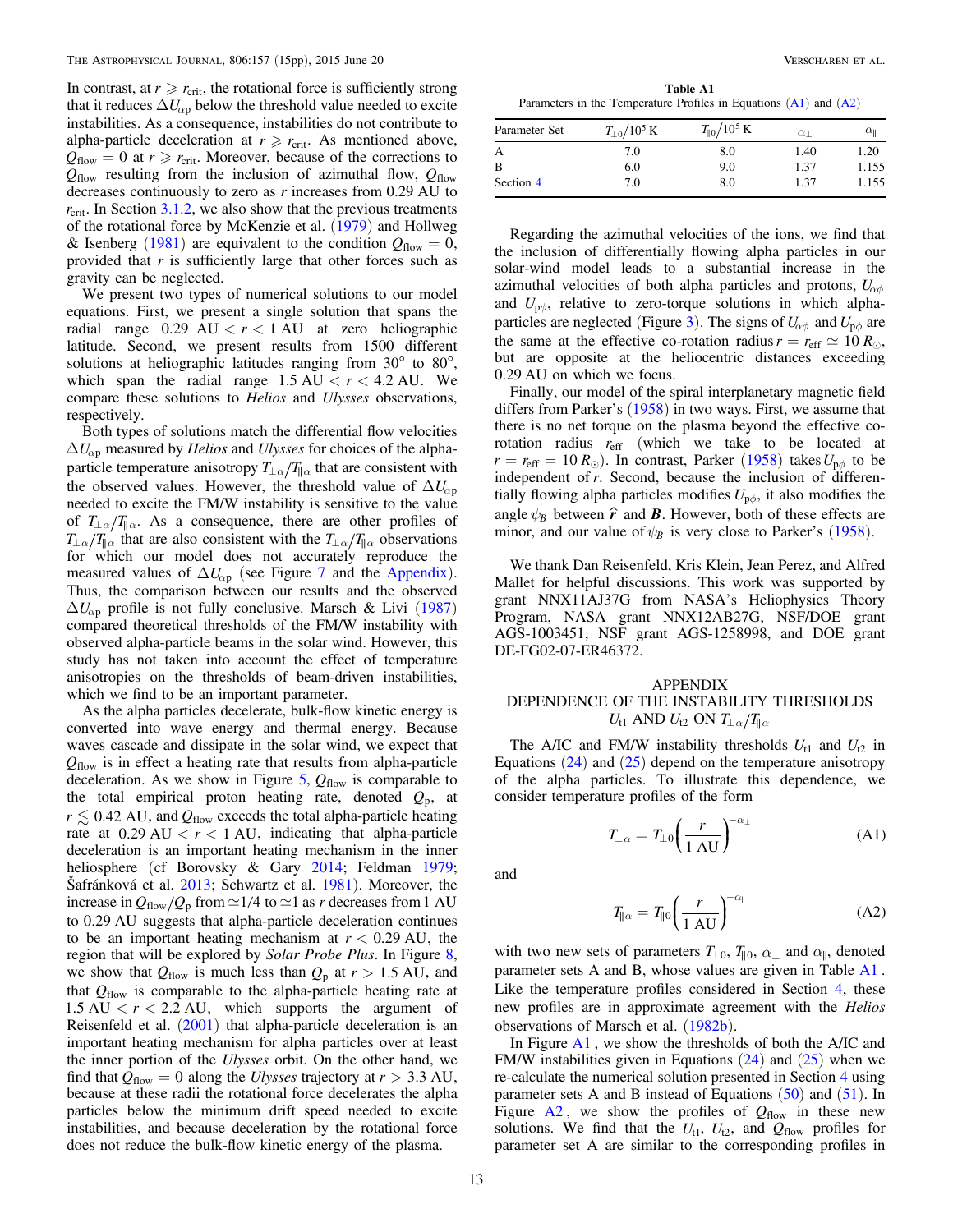<span id="page-13-0"></span>

Figure A1. Radial profiles of  $U_{t1}$  and  $U_{t2}$  for parameter sets A and B in Table [A1](#page-12-0). The black line shows the profile of the Alfvén speed  $v_A$ . The gray dash–dotted line shows our original solution from Section [4.](#page-6-0)



Figure A2. Radial profiles of  $Q_{flow}$  for parameter sets A and B under the assumptions that  $\Delta U_{\alpha p} = U_{t1}$  (A/IC) and  $\Delta U_{\alpha p} = U_{t2}$  (FM/W). The gray dash–dotted line shows our original solution from Section [4.](#page-6-0)

Section [4](#page-6-0), but the profiles for parameter set B differ significantly. Thus, the  $T_{\perp \alpha}$  and  $T_{\parallel \alpha}$  profiles are an important source of uncertainty in our model.

For completeness, we also show in Figure A2 the values of *Q*flow under the (unrealistic for the reasons given in Section 3.1.1) assumption that

$$
\Delta U_{\alpha p} = U_{t1}.\tag{A3}
$$

Given Equation  $(A3)$ , the value of  $Q_{flow}$  for parameter set A is significantly smaller than in our original solution in Section [4.](#page-6-0) For parameter set B, Equation  $(A3)$  leads to a value of  $Q_{flow}$ that is smaller than in the model presented in Section [4](#page-6-0) at small  $r$ .

#### **REFERENCES**

- Araneda, J. A., Viñas, A. F., & Astudillo, H. F. 2002, [JGR,](http://dx.doi.org/10.1029/2002JA009337) [107, 1453](http://adsabs.harvard.edu/abs/2002JGR...107.1453A) Bale, S. D., Kasper, J. C., Howes, G. G., et al. 2009, [PhRvL](http://dx.doi.org/10.1103/PhysRevLett.103.211101), [103, 211101](http://adsabs.harvard.edu/abs/2009PhRvL.103u1101B)
- Balogh, A., Marsden, R. G., & Smith, E. J. 2001, The Heliosphere near Solar Minimum: The Ulysses Perspective (Berlin: Springer)
- Bame, S. J., Asbridge, J. R., Feldman, W. C., & Gosling, J. T. 1977, [JGR](http://dx.doi.org/10.1029/JA082i010p01487)[,](http://adsabs.harvard.edu/abs/1977JGR....82.1487B) [82, 1487](http://adsabs.harvard.edu/abs/1977JGR....82.1487B)
- Barnes, A. 1981, in Solar Wind Conf. Ser. 4 ed. H. Rosenbauer (Garching: Max-Planck-Institute für Aeronomie), [326](http://adsabs.harvard.edu/abs/1981sowi.conf..326B)
- Borovsky, J. E., & Gary, S. P. 2014, JGR, [119, 5210](http://adsabs.harvard.edu/abs/2014JGR...119.5210B)
- Bourouaine, S., & Chandran, B. D. G. 2013, [ApJ,](http://dx.doi.org/10.1088/0004-637X/774/2/96) [774, 96](http://adsabs.harvard.edu/abs/2013ApJ...774...96B)
- Bourouaine, S., Verscharen, D., Chandran, B. D. G., Maruca, B. A., & Kasper, J. C. 2013, [ApJL,](http://dx.doi.org/10.1088/2041-8205/777/1/L3) [777, L3](http://adsabs.harvard.edu/abs/2013ApJ...777L...3B) Chandran, B. D. G. 2010, [ApJ](http://dx.doi.org/10.1088/0004-637X/720/1/548), [720, 548](http://adsabs.harvard.edu/abs/2010ApJ...720..548C)
- Chandran, B. D. G., Dennis, T. J., Quataert, E., & Bale, S. D. 2011, [ApJ](http://dx.doi.org/10.1088/0004-637X/743/2/197)[,](http://adsabs.harvard.edu/abs/2011ApJ...743..197C) [743, 197](http://adsabs.harvard.edu/abs/2011ApJ...743..197C)
- Chandran, B. D. G., & Hollweg, J. V. 2009, [ApJ](http://dx.doi.org/10.1088/0004-637X/707/2/1659), [707, 1659](http://adsabs.harvard.edu/abs/2009ApJ...707.1659C)
- Chandran, B. D. G., Li, B., Rogers, B. N., Quataert, E., & Germaschewski, K. 2010, [ApJ](http://dx.doi.org/10.1088/0004-637X/720/1/503), [720, 503](http://adsabs.harvard.edu/abs/2010ApJ...720..503C)
- Chandran, B. D. G., Verscharen, D., Quataert, E., et al. 2013, [ApJ](http://dx.doi.org/10.1088/0004-637X/776/1/45), [776, 45](http://adsabs.harvard.edu/abs/2013ApJ...776...45C)
- Chaston, C. C., Bonnell, J. W., Carlson, C. W., et al. 2004, [JGR,](http://dx.doi.org/10.1029/2003JA010053) [109, 4205](http://adsabs.harvard.edu/abs/2004JGR...109.4205C) Chen, L., Lin, Z., & White, R. 2001, [PhPl](http://dx.doi.org/10.1063/1.1406939), [8, 4713](http://adsabs.harvard.edu/abs/2001PhPl....8.4713C)
- Chew, G. F., Goldberger, M. L., & Low, F. E. 1956, [RSPSA,](http://dx.doi.org/10.1098/rspa.1956.0116) [236, 112](http://adsabs.harvard.edu/abs/1956RSPSA.236..112C)
- Cranmer, S. R., Matthaeus, W. H., Breech, B. A., & Kasper, J. C. 2009, [ApJ](http://dx.doi.org/10.1088/0004-637X/702/2/1604)[,](http://adsabs.harvard.edu/abs/2009ApJ...702.1604C) [702, 1604](http://adsabs.harvard.edu/abs/2009ApJ...702.1604C)
- Denton, R. E., Anderson, B. J., Gary, S. P., & Fuselier, S. A. 1994, [JGR](http://dx.doi.org/10.1029/94JA00272), [99,](http://adsabs.harvard.edu/abs/1994JGR....9911225D) [11225](http://adsabs.harvard.edu/abs/1994JGR....9911225D)
- Dewar, R. L. 1970, [PhFl](http://dx.doi.org/10.1063/1.1692854), [13, 2710](http://adsabs.harvard.edu/abs/1970PhFl...13.2710D)
- Dusenbery, P. B., & Hollweg, J. V. 1981, [JGR](http://dx.doi.org/10.1029/JA086iA01p00153), [86, 153](http://adsabs.harvard.edu/abs/1981JGR....86..153D)
- Feldman, W. C. 1979, [RvGSP,](http://dx.doi.org/10.1029/RG017i007p01743) [17, 1743](http://adsabs.harvard.edu/abs/1979RvGSP..17.1743F)
- Gary, S. P. 1993, Theory of Space Plasma Microinstabilities (New York: Cambridge Univ. Press)
- Gary, S. P., Yin, L., Winske, D., et al. 2003, [JGR,](http://dx.doi.org/10.1029/2002JA009654) [108, 1068](http://adsabs.harvard.edu/abs/2003JGR...108.1068G)
- Gary, S. P., Yin, L., Winske, D., & Reisenfeld, D. B. 2000a, [JGR,](http://dx.doi.org/10.1029/2000JA000049) [105, 20989](http://adsabs.harvard.edu/abs/2000JGR...10520989G)
- Gary, S. P., Yin, L., Winske, D., & Reisenfeld, D. B. 2000b, [GeoRL,](http://dx.doi.org/10.1029/2000GL000019) [27, 1355](http://adsabs.harvard.edu/abs/2000GeoRL..27.1355G)
- Gazis, P. R., & Lazarus, A. J. 1982, [GeoRL,](http://dx.doi.org/10.1029/GL009i004p00431) [9, 431](http://adsabs.harvard.edu/abs/1982GeoRL...9..431G)
- Goldstein, B. E., Neugebauer, M., Zhang, L. D., & Gary, S. P. 2000, [GeoRL](http://dx.doi.org/10.1029/1999GL003637)[,](http://adsabs.harvard.edu/abs/2000GeoRL..27...53G) [27, 53](http://adsabs.harvard.edu/abs/2000GeoRL..27...53G)
- Goodrich, C. C. 1978, PhD thesis, Massachusetts Institute of Technology
- Hellinger, P., Matteini, L., Štverák, Š., Trávníček, P. M., & Marsch, E. 2011, GR, [116, 9105](http://adsabs.harvard.edu/abs/2011JGR...116.9105H)
- Hellinger, P., Trávníček, P., Kasper, J. C., & Lazarus, A. J. 2006, [GeoRL](http://dx.doi.org/10.1029/2006GL025925)[,](http://adsabs.harvard.edu/abs/2006GeoRL..33.9101H) [33, 9101](http://adsabs.harvard.edu/abs/2006GeoRL..33.9101H)
- Hellinger, P., & Trávníček, P. M. 2008, [JGR](http://dx.doi.org/10.1029/2008JA013416), [113, 10109](http://adsabs.harvard.edu/abs/2008JGR...1131.109H)
- Hellinger, P., & Trávníček, P. M. 2013, [JGR](http://dx.doi.org/10.1002/jgra.50540), [118, 5421](http://adsabs.harvard.edu/abs/2013JGR...118.5421H)
- Hollweg, J. V. 1974, [JGR,](http://dx.doi.org/10.1029/JA079i010p01357) [79, 1357](http://adsabs.harvard.edu/abs/1974JGR....79.1357H)
- Hollweg, J. V., & Isenberg, P. A. 1981, [JGR,](http://dx.doi.org/10.1029/JA086iA13p11463) [86, 11463](http://adsabs.harvard.edu/abs/1981JGR....8611463H)
- Hollweg, J. V., & Isenberg, P. A. 1983, [JGR,](http://dx.doi.org/10.1029/JA088iA09p07253) [88, 7253](http://adsabs.harvard.edu/abs/1983JGR....88.7253H)
- Hollweg, J. V., & Isenberg, P. A. 2002, [JGR,](http://dx.doi.org/10.1029/2001JA000270) [107, 1147](http://adsabs.harvard.edu/abs/2002JGR...107.1147H)
- Hollweg, J. V., & Lee, M. A. 1989, [GeoRL](http://dx.doi.org/10.1029/GL016i008p00919), [16, 919](http://adsabs.harvard.edu/abs/1989GeoRL..16..919H)
- Hollweg, J. V., Verscharen, D., & Chandran, B. D. G. 2014, [ApJ](http://dx.doi.org/10.1088/0004-637X/788/1/35), [788, 35](http://adsabs.harvard.edu/abs/2014ApJ...788...35H)
- Isenberg, P. A., & Hollweg, J. V. 1982, [JGR,](http://dx.doi.org/10.1029/JA087iA07p05023) [87, 5023](http://adsabs.harvard.edu/abs/1982JGR....87.5023I)
- Isenberg, P. A., & Hollweg, J. V. 1983, [JGR,](http://dx.doi.org/10.1029/JA088iA05p03923) [88, 3923](http://adsabs.harvard.edu/abs/1983JGR....88.3923I)
- Isenberg, P. A., & Vasquez, B. J. 2007, [ApJ,](http://dx.doi.org/10.1086/521220) [668, 546](http://adsabs.harvard.edu/abs/2007ApJ...668..546I)
- Isenberg, P. A., & Vasquez, B. J. 2009, [ApJ,](http://dx.doi.org/10.1088/0004-637X/696/1/591) [696, 591](http://adsabs.harvard.edu/abs/2009ApJ...696..591I)
- Johnson, J. R., & Cheng, C. Z. 2001, [GeoRL,](http://dx.doi.org/10.1029/2001GL013509) [28, 4421](http://adsabs.harvard.edu/abs/2001GeoRL..28.4421J)
- Kasper, J. C., Lazarus, A. J., & Gary, S. P. 2002, [GeoRL](http://dx.doi.org/10.1029/2002GL015128), [29, 1839](http://adsabs.harvard.edu/abs/2002GeoRL..29.1839K) Kasper, J. C., Lazarus, A. J., & Gary, S. P. 2008, [PhRvL,](http://dx.doi.org/10.1103/PhysRevLett.101.261103) [101, 261103](http://adsabs.harvard.edu/abs/2008PhRvL.101z1103K)
- Kasper, J. C., Maruca, B. A., Stevens, M. L., & Zaslavsky, A. 2013, [PhRvL](http://dx.doi.org/10.1103/PhysRevLett.110.091102)[,](http://adsabs.harvard.edu/abs/2013PhRvL.110i1102K) [110, 091102](http://adsabs.harvard.edu/abs/2013PhRvL.110i1102K)
- Lamarche, L. J., Vasquez, B. J., & Smith, C. W. 2014, [JGR,](http://dx.doi.org/10.1002/2013JA019529) [119, 3267](http://adsabs.harvard.edu/abs/2014JGR...119.3267L)
- Li, B., Habbal, S. R., & Li, X. 2007, [ApJ](http://dx.doi.org/10.1086/513866), [661, 593](http://adsabs.harvard.edu/abs/2007ApJ...661..593L)
- Li, B., & Li, X. 2006, [A&A](http://dx.doi.org/10.1051/0004-6361:20054624), [456, 359](http://adsabs.harvard.edu/abs/2006A&A...456..359L)
- Li, B., Li, X., & Labrosse, N. 2006, [JGR](http://dx.doi.org/10.1029/2005JA011303), [111, 8106](http://adsabs.harvard.edu/abs/2006JGR...111.8106L)
- Li, X., & Habbal, S. R. 2000, [JGR,](http://dx.doi.org/10.1029/1999JA000259) [105, 7483](http://adsabs.harvard.edu/abs/2000JGR...105.7483L)
- Lu, Q. M., Xia, L. D., & Wang, S. 2006, [JGR](http://dx.doi.org/10.1029/2006JA011752), [111, 9101](http://adsabs.harvard.edu/abs/2006JGR...111.9101L)
- Mariani, F., Villante, U., Bruno, R., Bavassano, B., & Ness, N. F. 1979, [SoPh](http://dx.doi.org/10.1007/BF00174545)[,](http://adsabs.harvard.edu/abs/1979SoPh...63..411M) [63, 411](http://adsabs.harvard.edu/abs/1979SoPh...63..411M)
- Marsch, E. 1986, A&A, [164, 77](http://adsabs.harvard.edu/abs/1986A&A...164...77M)
- Marsch, E., Ao, X.-Z., & Tu, C.-Y. 2004, [JGR](http://dx.doi.org/10.1029/2003JA010330), [109, 4102](http://adsabs.harvard.edu/abs/2004JGR...109.4102M)
- Marsch, E., Goertz, C. K., & Richter, K. 1982a, [JGR](http://dx.doi.org/10.1029/JA087iA07p05030), [87, 5030](http://adsabs.harvard.edu/abs/1982JGR....87.5030M)
- Marsch, E., & Livi, S. 1987, [JGR,](http://dx.doi.org/10.1029/JA092iA07p07263) [92, 7263](http://adsabs.harvard.edu/abs/1987JGR....92.7263M)
- Marsch, E., Muehlhaeuser, K. H., Rosenbauer, H., & Schwenn, R. 1983, [JGR](http://dx.doi.org/10.1029/JA088iA04p02982)[,](http://adsabs.harvard.edu/abs/1983JGR....88.2982M) [88, 2982](http://adsabs.harvard.edu/abs/1983JGR....88.2982M)
- Marsch, E., & Richter, A. K. 1984, [JGR,](http://dx.doi.org/10.1029/JA089iA07p05386) [89, 5386](http://adsabs.harvard.edu/abs/1984JGR....89.5386M)
- Marsch, E., Rosenbauer, H., Schwenn, R., Muehlhaeuser, K.-H., & Neubauer, F. M. 1982b, [JGR,](http://dx.doi.org/10.1029/JA087iA01p00035) [87, 35](http://adsabs.harvard.edu/abs/1982JGR....87...35M)
- Marsch, E., Schwenn, R., Rosenbauer, H., et al. 1982c, [JGR](http://dx.doi.org/10.1029/JA087iA01p00052), [87, 52](http://adsabs.harvard.edu/abs/1982JGR....87...52M)
- Maruca, B. A., Kasper, J. C., & Bale, S. D. 2011, [PhRvL](http://dx.doi.org/10.1103/PhysRevLett.107.201101), [107, 201101](http://adsabs.harvard.edu/abs/2011PhRvL.107t1101M)
- Maruca, B. A., Kasper, J. C., & Gary, S. P. 2012, [ApJ](http://dx.doi.org/10.1088/0004-637X/748/2/137), [748, 137](http://adsabs.harvard.edu/abs/2012ApJ...748..137M)
- Matteini, L., Hellinger, P., Goldstein, B. E., et al. 2013, [JGR](http://dx.doi.org/10.1002/jgra.50320), [118, 2771](http://adsabs.harvard.edu/abs/2013JGR...118.2771M)